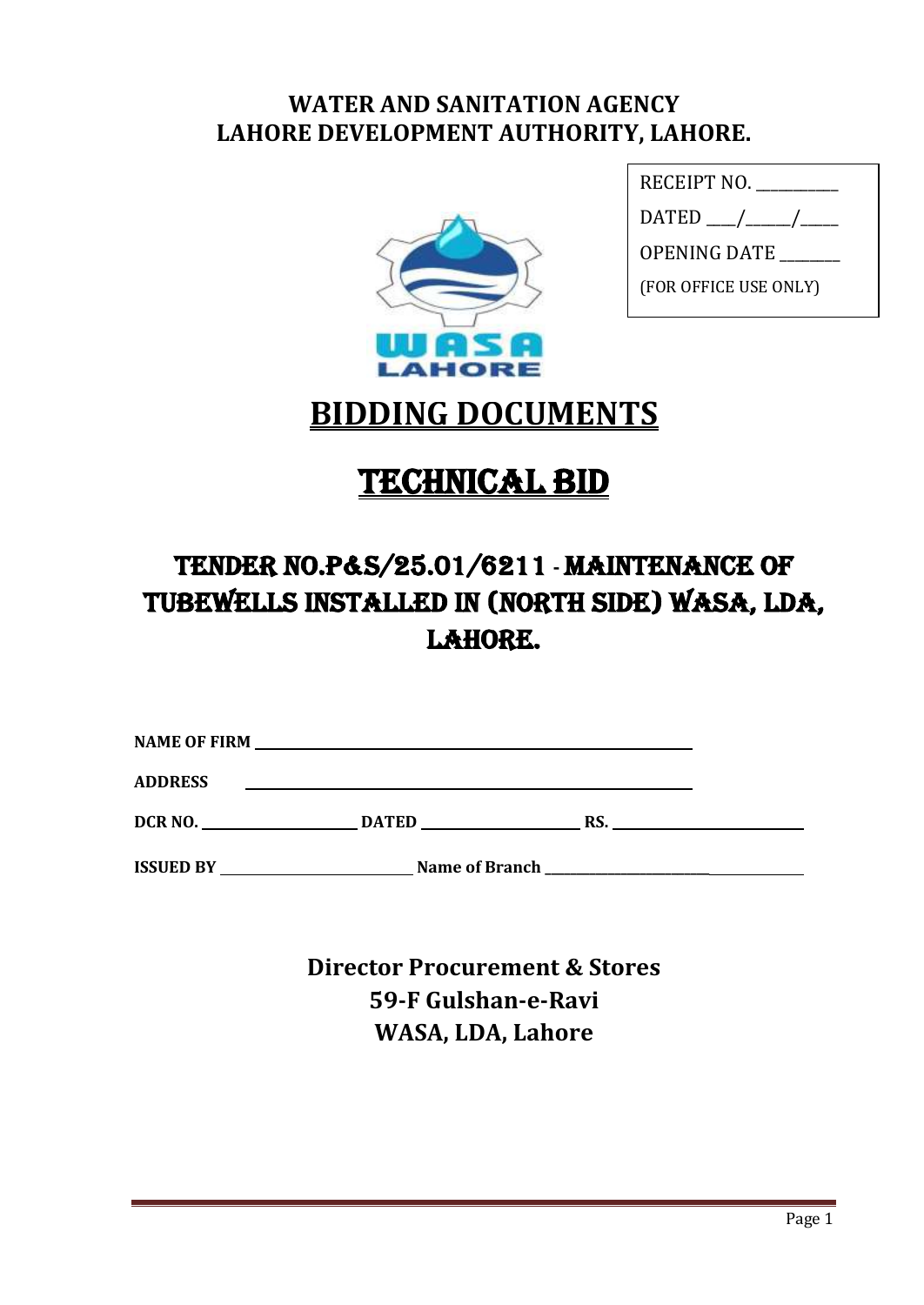### **INTRODUCTION**

Water and Sanitation Agency (WASA) LDA is an autonomous body which provides facilities related to Drinking Water, Sanitation and Drainage to the inhabitants of Lahore. WASA Lahore is inserting impetuous efforts to maintain robust level of services. The agency envisions for un-interrupted delivery of services and to come up with the expectations of its consumers. To make services rather more acclamatory, Agency intends to outsource the repair and maintenance of its installations of Tubewells located in **North Side** of Lahore on **LUMP SUM** form of contracting via "Frame Work contract" for a duration of **3 years** starting from the date of signing of contract agreement. The terms and conditions mutually agreed by the both parties.

Sealed tenders (Financial and Technical proposals) are invited from approved/registered and reputed firms having established office(s) at Lahore and registered with firms / companies, experienced in the relevant field, Income Tax/Professional Tax Payers and registered with SECP (Security & Exchange Commission of Pakistan)/ Registrar of Firms/ other relevant Authority,.

#### **PURPOSE OF TENDER.**

Water and Sanitation Agency (WASA) LDA invites **single stage two envelopes** tender under PPRA Rules (2014) for **MAINTENANCE OF TUBEWELLS INSTALLED IN (NORTH SIDE) WASA, LDA, LAHORE.**

### **INSTRUCTIONS TO BIDDER**

- 1) Proposals shall be submitted in English language.
- 2) The bid shall be a single package consisting of two separate envelopes, containing separately the financial and the technical proposals
- 3) The envelopes shall be marked as "Financial Proposal" and "Technical Proposal"
- 4) In the first instance, the "Technical Proposal" shall be opened and the envelope marked as "Financial Proposal" shall be retained unopened in the custody of the procuring agency
- 5) Firms must submit one Original along with 02 Printed Copies of the Technical Bids and Financial Bids. In case of any discrepancy, hard copy of the document would be referred to as the Original prevailing Bid
- 6) The bidder should quote rate after careful study of bid document
- 7) Estimated price of this project contains all sorts of taxes (excluding PRA Tax). Bidder must submit bid inclusive of all taxes (excluding PRA Tax).
- 8) The rates should be quoted both in figures as well as in words. Similarly the total amount of the individual items should also be mentioned both in figures as well as in words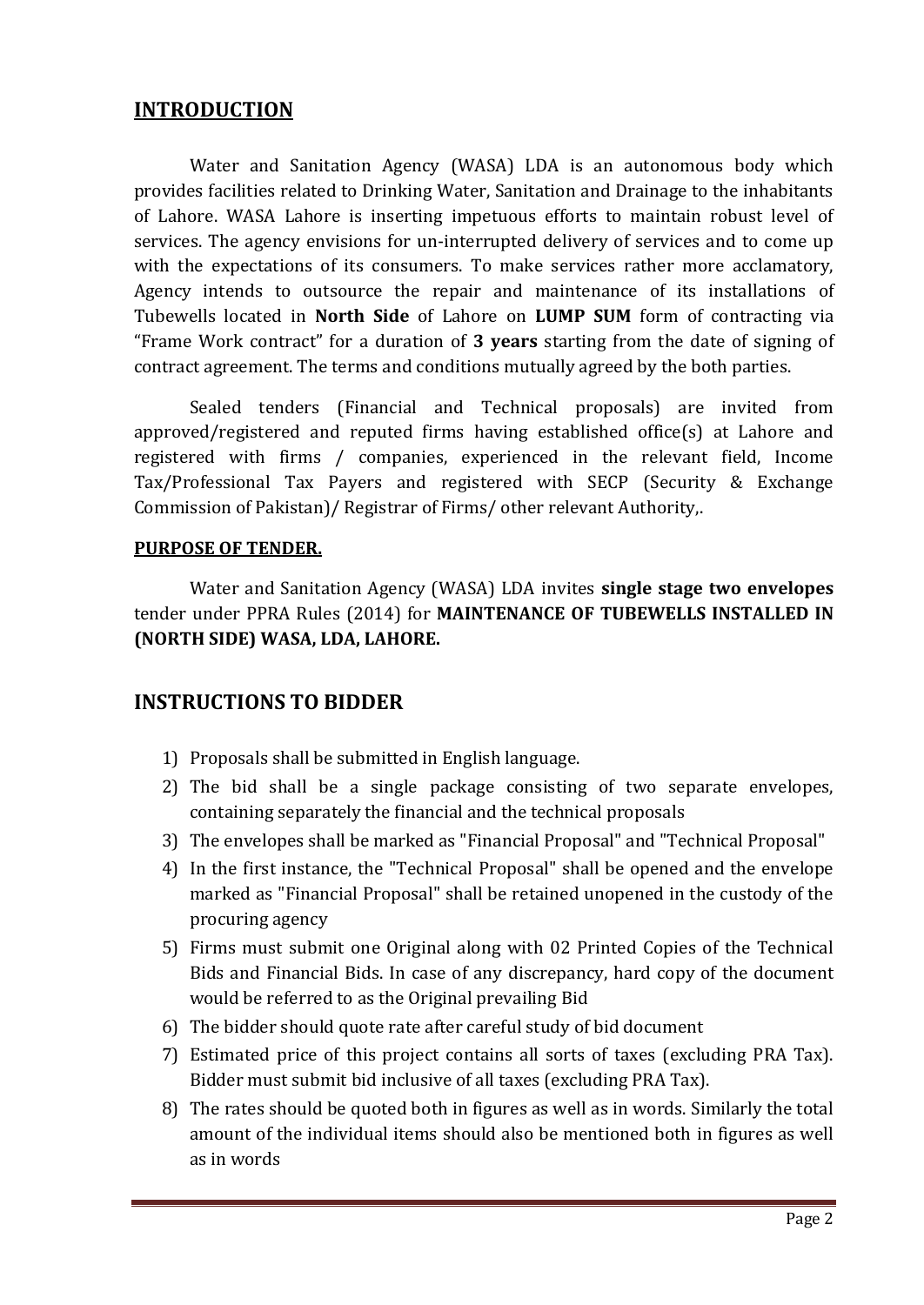- 9) The bid must accompany NTN certificate from concerned Income Tax Office without which the bid will not be entertained.
- 10)Any rebate on tendered rates of item/whole bid cost shall not be accepted.
- 11)The bidder shall fill up the bid schedule and indicate the percentage rate above or below the schedule of rates for the "scheduled items". No percentage premium will be quoted by the bidder against "Non-scheduled items" failing which the bid may be rejected.
- 12)Bid will be valid for the 120 days.
- 13)No tender will be received telegraphically or by post.
- 14) Conditional tender will not be accepted.
- 15)The bidder must provide PRA Certificate along with bid.
- 16)In case the total tendered amount is less than 5% (Five) of the approved estimated (DNIT) amount, the lowest bidder shall have to deposit additional performance security from the Scheduled Bank ranging from 5.00% to 10%.
- 17)The procuring agency shall evaluate the technical proposal in the manner prescribed in advance, without reference to the price and shall reject any proposal which does not conform to the specified requirements
- 18)Any addition, alteration and substitution after submission of bid shall not be accepted
- 19)During the technical evaluation no amendments in the technical proposal shall be permitted and if the employer deems necessary to seek clarifications it will be sought in-writing
- 20)After the evaluation and approval of the technical proposals, the procuring agency shall open the financial proposals of the technically accepted bids, publicly at the time, date and venue announced and communicated to the bidders in advance, within the bid validity period
- 21)The financial bids found technically nonresponsive shall be returned un-opened to the respective bidders
- 22)The lowest evaluated bidder shall be awarded the contract
- 23)Each paper of the tender document has to be stamped and signed by the authorized signatory of the firms / company / contractor
- 24)The bidders shall have to establish its fully equipped services office in the local city.
- 25)The bidders shall quote their bid rate in figures as well as in words
- 26)Cutting / erasing shall be sufficient reason for rejection of the bid
- 27)Any additional information can be obtained from the office during the office hours of the **Director Procurement & Stores** situated at **59-F Gulshan-e-Ravi Lahore**
- 28)The procuring agency may reject all the bids or proposals at any time prior to the acceptance of a bid or proposal. The procuring agency shall upon request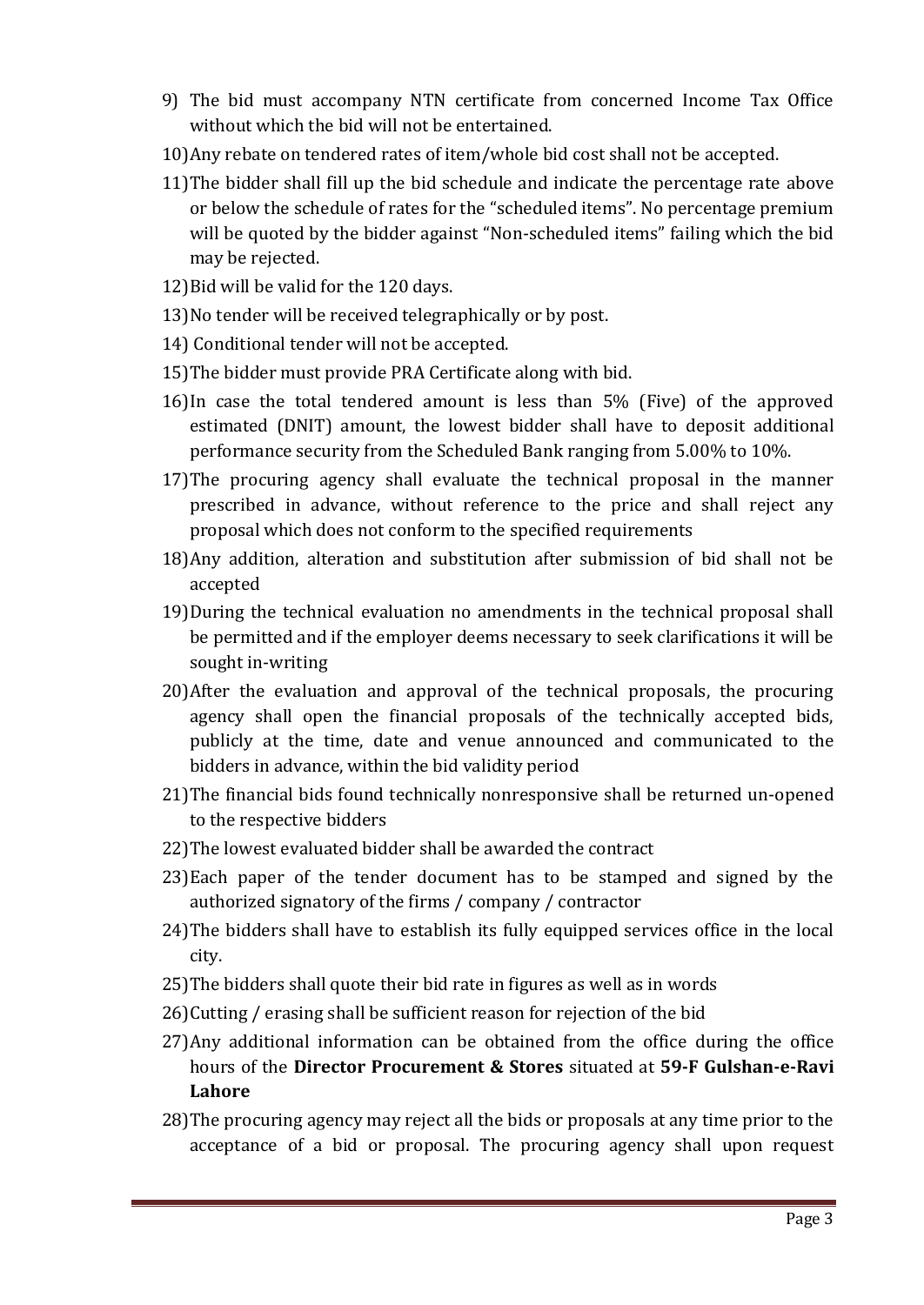communicate to any bidder, the ground for its rejection of all bids or proposal but shall not be required to justify the grounds

- 29)In case of any dispute the decision of the Dispute Settlement Committee WASA shall be deemed as final to be notified by M.D WASA.
- 30)The Bid documents can be obtained from the office of **Director Procurement & Stores** situated at **59-F Gulshan-e-Ravi Lahore** during office hours
- 31)The Bids should be reached at the office of **Director Procurement & Stores** situated at **59-F Gulshan-e-Ravi Lahor**e WASA upto 22-01-2020 till 11:00 **A.M** and technical bid will be opened on the same day at  $11:30$  A.M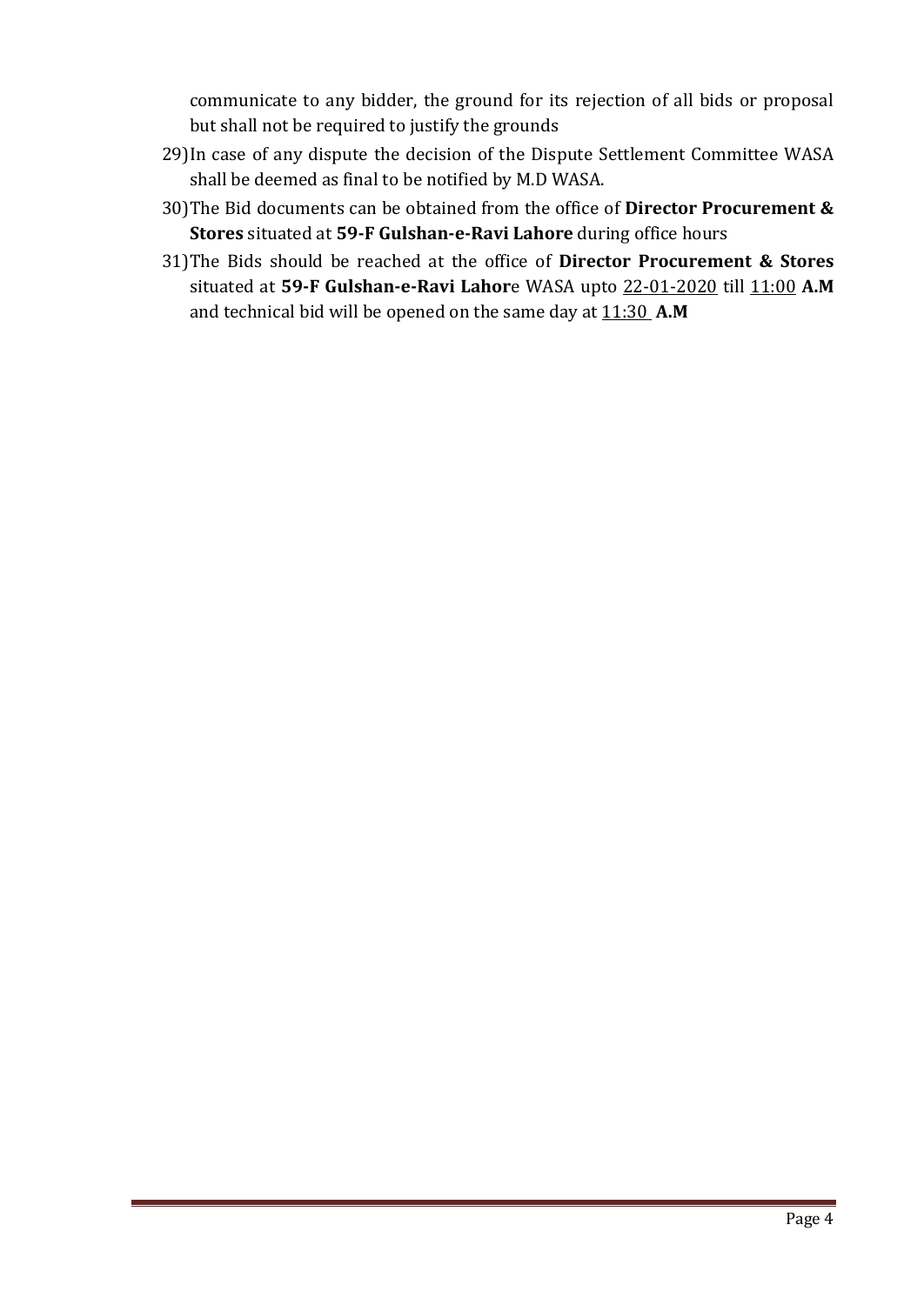#### **1. TYPE OF OPEN COMPETITIVE BIDDING.**

Single Stage - Two Envelopes Bidding Procedure shall be followed. The said Procedure is reproduced as follows:

The bid shall be a single package consisting of two separate envelopes, containing separately the financial and the technical proposals

The envelopes shall be marked as **"Financial Proposal"** and **"Technical Proposal"**

In the first instance, the "Technical Proposal" shall be opened and the envelope marked as "Financial Proposal" shall be retained unopened in the custody of the procuring agency

The procuring agency shall evaluate the technical proposal in the manner prescribed in advance, without reference to the price and shall reject any proposal which does not conform to the specified requirements;

During the technical evaluation no amendments in the technical proposal shall be permitted;

After the evaluation and approval of the technical proposals, the procuring agency shall open the financial proposals of the technically accepted bids, publicly at the time, date and venue announced and communicated to the bidders in advance, within the bid validity period;

The financial bids found technically nonresponsive / unsuccessful shall be returned un-opened to the respective bidders;

The lowest evaluated bidder shall be awarded the contract; and

The Technical proposals will be opened after half an hour of the dead line of submission.

#### **2. SCOPE OF WORK TO BE PERFORMED BY THE FIRM / COMPANY.**

- **a)** Replacement of all defective and requisite parts of installations immediately after taking over of tubewells with original genuine principle parts.
- **b)** Establishment of computerized emergency complaint cell / service center for receiving of complaints round the clock 24/7 within 3 weeks of the issuance acceptance letter.
- **c)** "Develop Android / Smart Phone App by providing 5-smart phones along with login access to WASA Officers." & "Each supervisor shall upload pictures of atleast 10 different tubewells / day with accurate geo-location highlighting the condition of the tubewells and attendance of the staff."
- **d)** Establishment of proper site office within in the jurisdiction of WASA Lahore for easy and timely access of staff and machineries to problematic site
- **e)** Ensure the availability of necessary & adequate spare parts/machineries of each capacity/ rating concerning vertical turbine pumps, electric motors, electric panels, wires, transformer, reflex valves, Flow Meter and chlorinator etc required for rectification of defect with in prescribed time line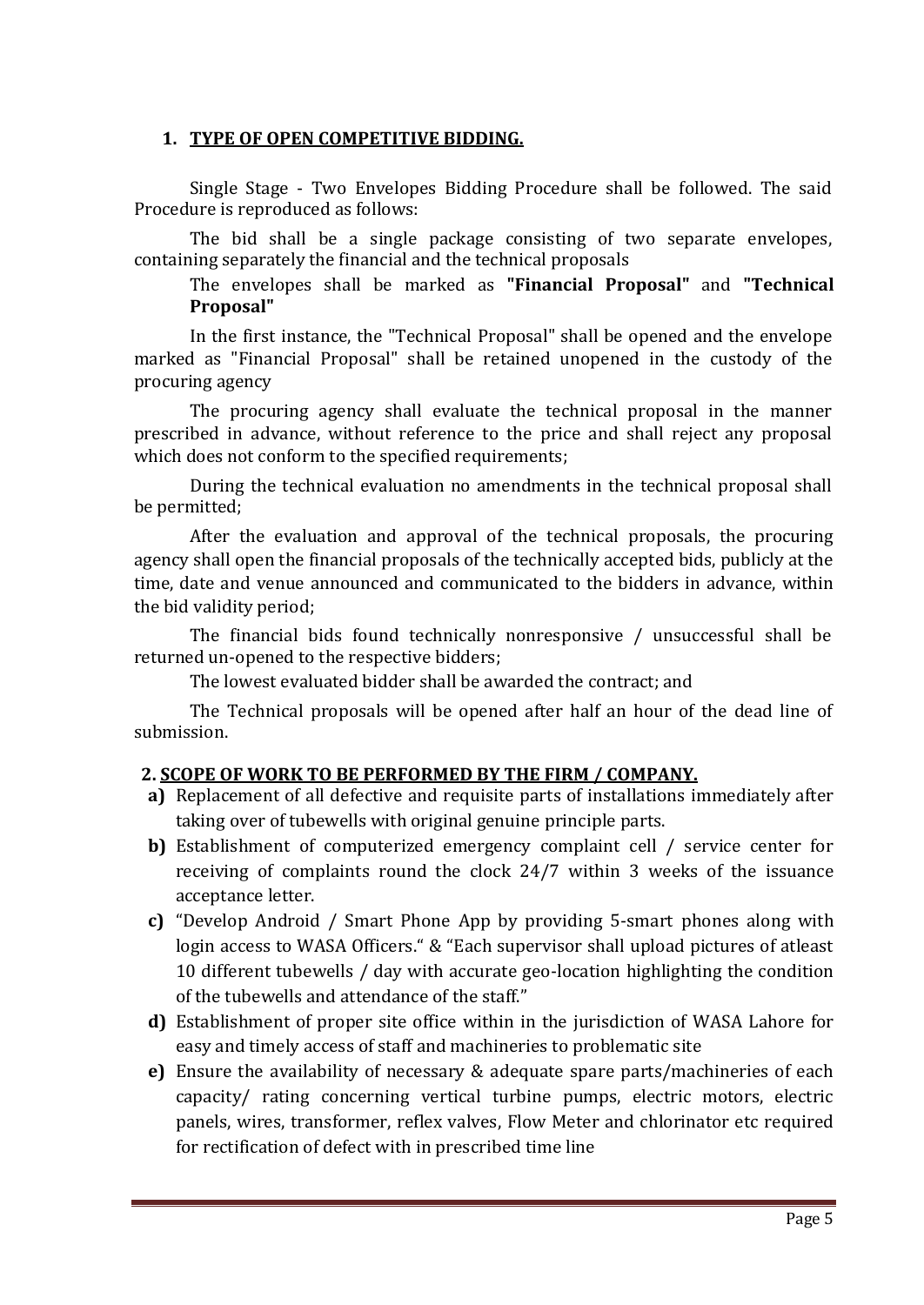- **f)** Time to rectify the complaint shall start right after the lodging of complaint by the client or public till the removal/repair of fault
- **g)** Responsible for well maintenance of the machinery, to keep the machinery and internal premises of tubewell in good maintained condition i.e cleanliness etc.
- **h)** WASA operators of tubewells will be placed under the administrative control of firm. Firm will be responsible to supervise their attendance, performance cleanliness of internal/external premises and report the Director Tubewells Maintenance in case of any misconduct.
- **i)** Provision for supervision of WASA operating staff has been incorporated in the estimated amount of the tender.
- **j)** To have a close coordination with concerned O&M Directorate of agency
- **k)** The firm shall share monthly progress report with directorate of Tubewell maintenance depicting timeline for attendance of complaints alongwith pictorial evidences.
- **l)** Periodic assurance of efficiency of pumping machinery.
- **m)** Framing of maintenance history card.
- **n)** Repair of transformer from LESCO registered workshops
- **o)** Render purchase order of new parts for vetting of its genuineness & originality
- **p)** Review of log of bore provided by Agency
- **q)** In case of any supervisory negligence firm shall be responsible
- **r)** Supervision of WASA operating staff, repair and maintenance of the installation and structure shall be the responsibility of firm.
- **s)** Firm shall be responsible to ensure surrounding area and environment's good hygienic conditions (cleanliness of Chamber and Machinery). Eradication of epidemics (Dengue etc) and making arrangement for prevention of water stagnation etc.
- **t)** Chlorine will be provided by the department, the firm shall ensure chlorination as required and in-case of absence of chlorine the firm shall contact through proper means to the concerned O&M Directorate office.
- **u)** In case of dosage of chlorine found below the required dosage the firm shall be liable to pay the fine @ cost of per day chlorine consumption.
- **v)** Time schedule shall properly be ensured and maintained by the operator in the logbook.
- **w)** The Guarantee Test/Integrated System Test of the Facilities shall be successfully completed within 180 days
- **x)** Surprise visits at tubewell sites may be conducted by WASA, any negligence or short coming shall result in imposition of fine / penalty at the rate of Rs. 5000 per site per day.
- **y)** Installations shall be in well maintained conditions at the time of handing/taking over to agency after successful completion of contract and it will be ensured through joint inspection of client/firm representatives.
- **z)** Firm shall be responsible for attendance/resolution of complaints for six (6) months beyond handing/taking over without any additional cost to bind the firm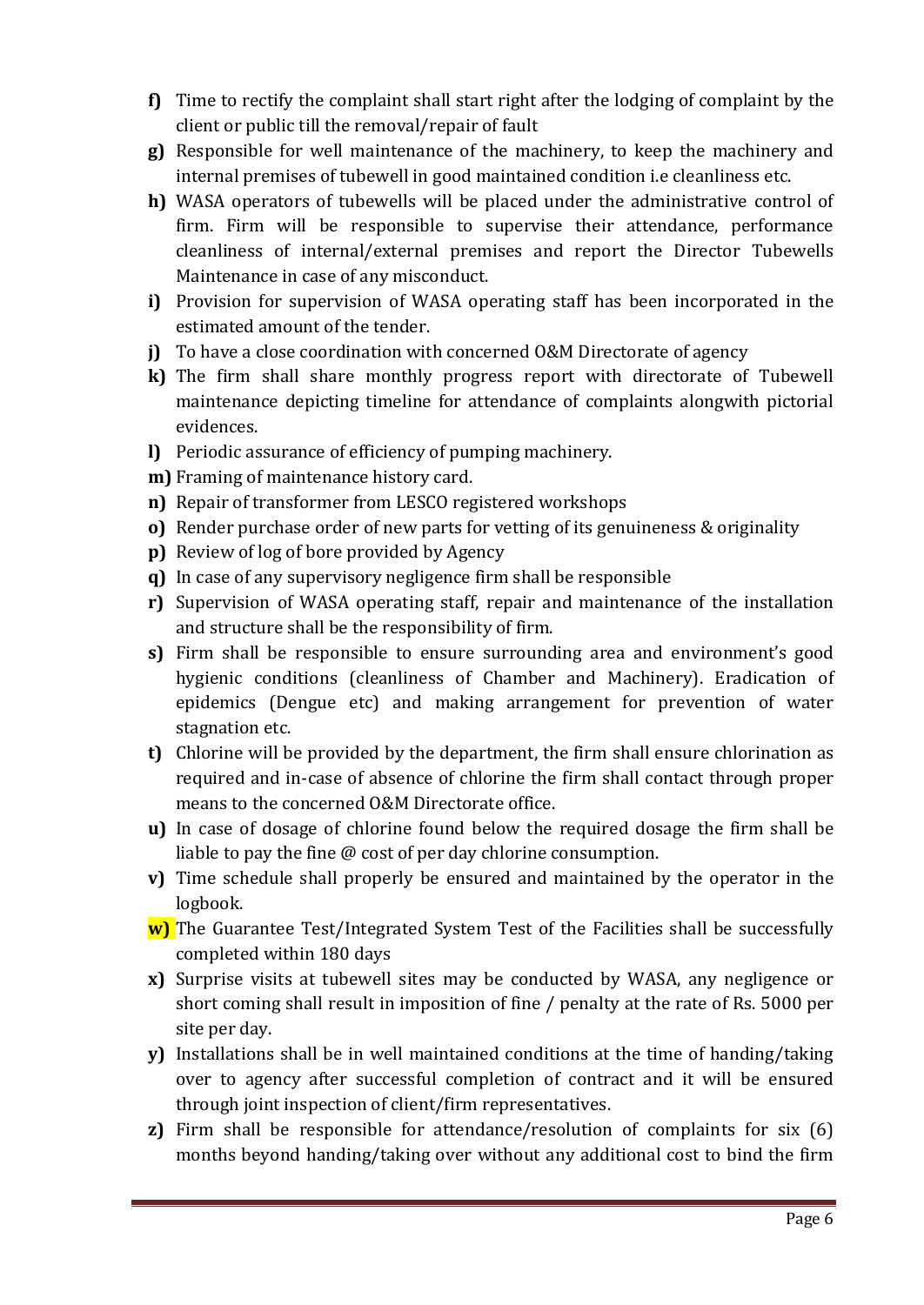that proper/quality maintenance has been rendered by the firm during contract period.

- **aa)**Mark all the taken over tube wells through Geo-tagging or any other accurate means.
- **bb)** The firm shall procure immediately after award, sufficient inventory of all the requisite spare parts of each capacity & ratings and keep the inventory up-to-date to ensure rectification of complaints in prescribed time.
- **cc)** The firm shall establish and maintain the space provided for stacking of spares by the procuring agency.
- **dd)** Procuring agency may ask the firm to carry out drill activity to show the performance capability of the firm to ensure preparedness.
- **ee)**The firm shall establish efficient reporting mechanism and shall ensure transparent monitoring of maintenance practices.
- **ff)** The firm shall ensure that tubewells are maintained as per best practices at worldclass level in terms of machinery & equipment and tubewell facility.
- **gg)**Old material got recovered in result of replacement of any part of installation shall be the property of Firm and the firm is liable for its disposal.
- **hh)** The firm shall be liable to communicate Tubewell maintenance directorate immediately after receipt of any complaint.

#### **3**. **RESPONSIBILITIES OF EMPLOYER:**

- **a)** Lodging of complaints to service center established by firms / companies.
- **b)** Sharing of installation's location through concerned directorate.
- **c)** Providing space for stacking of spares.
- **d)** Providing crane unit (2no) alongwith drivers to the firms and the firm shall be responsible to keep the cranes operative and in well maintained condition (repair & maintenance cost, including but not limited to POL, etc) and to maintain log book. The same shall be handed over back to agency after completion of contract in operative and well maintained condition.
- **e)** Data regarding bore log.
- **f)** Scope of work outlining of operating hours (12 to 20) as per requirement viz locality and weather conditions.
- **g)** Ensure clearance of quarterly submittal invoice of firm by Deputy Managing Director (O&M), Director Tubewell Maintenance & Director Finance in the least possible time but in no case later than 30 days.
- **h)** The procuring agency shall ensure the availability of chlorine on all tubewells as required. In case there the chlorine in deficient on any Tubewell, firm shall lodge complaint to the concerned Directorate of procuring agency.
- **i)** Respective O&M Directorate will arrange field visits to ensure hygienic conditions cleanliness upto the mark, ensuring repair / replacement of parts but not limited to repair of tubewell maintenance / well condition of machinery etc.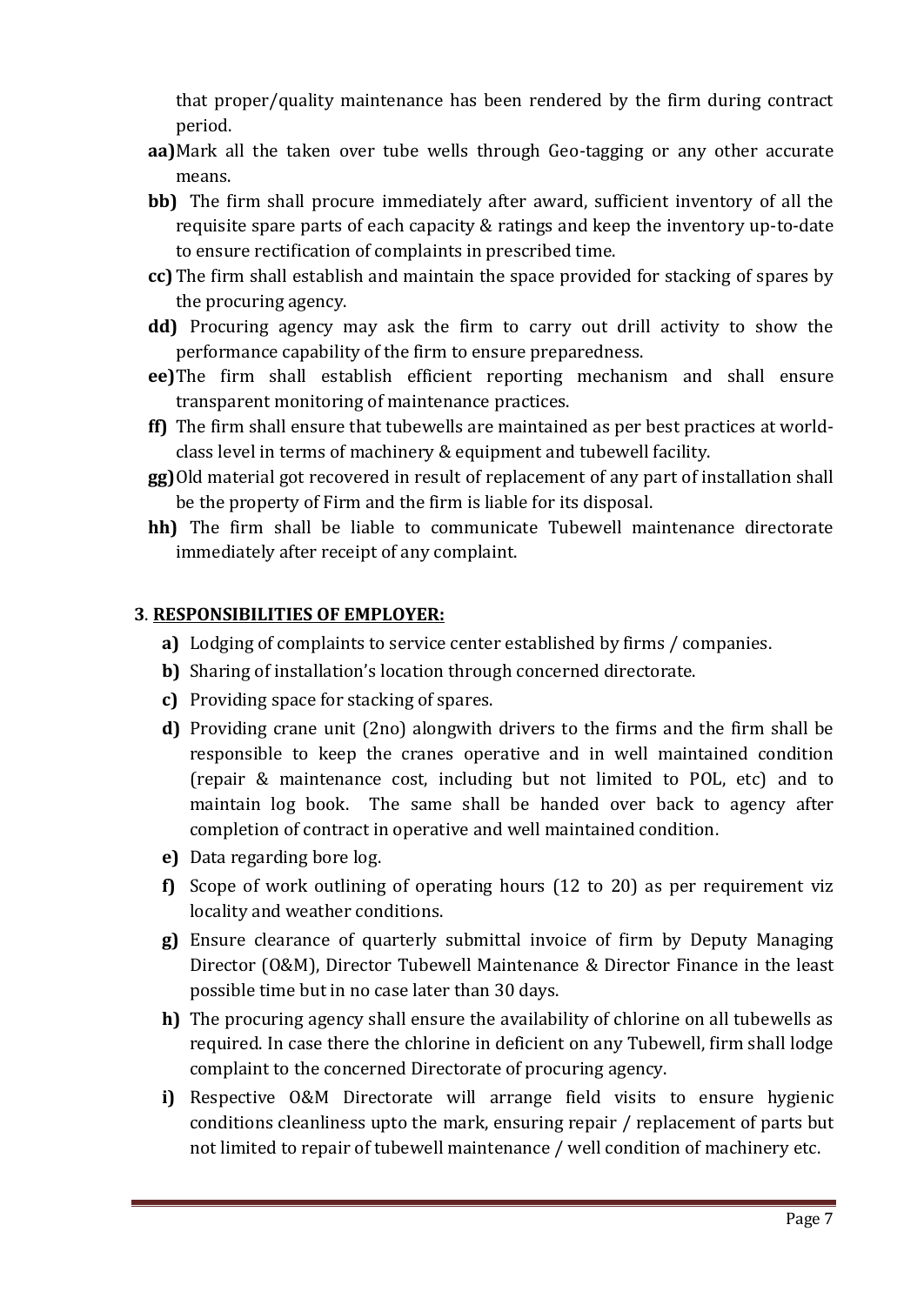### **4. TENDER PRICE.**

The quoted price shall be:

- i. In Pak Rupees;
- ii. Inclusive of all Government applicable taxes;

## **5. BID SECURITY**

The Tenderer shall furnish the Bid Security (Earnest Money) as under:

i. For a sum equivalent to **Rs.5,199,062/-** and denominated in Pakistani Rupees;

ii. As part of technical bid envelop, failing which will cause rejection of bid;

iii. In the form of Call Deposit Receipt from any scheduled bank of Pakistan in favour of **Director Procurement & Stores**, WASA, LDA, Lahore;

iv. Have a minimum validity period of **sixty (60) days** beyond bid validity date from the last date for submission of the Tender

v. The bid security of unsuccessful bidders will be returned upon signing of contract agreement

vi. The bid security of successful bidder will be returned upon submission of performance guarantee and execution of contract agreement. In case of nonexecution of contract agreement, bid security and performance security both shall be forfeited.

### **6. PERFORMANCE SECURITY:**

The successful bidder shall furnish Performance Security as under:

i. Within **Fourteen days (14) days** of the receipt of the Acceptance Letter from the Agency;

ii. For a sum equivalent to **5%** of the accepted tender price.

iii. Denominated in Pakistani Rupees issued from any scheduled bank of Pakistan.

iv. In the form of un-conditional bank guarantee in favour of **Director Procurement & Stores**, WASA, LDA, Lahore;

v. Performance Security shall be returned after 06-months of handing over of tubewells to WASA after successful completion of work.

## 7. **CONTRACT DURATION**

The contract duration shall be initially for a period of **three (03) years** starting from the date of singing the contract agreement and it may be extended for further periods on the Terms and Conditions mutually agreed upon by the concerned parties.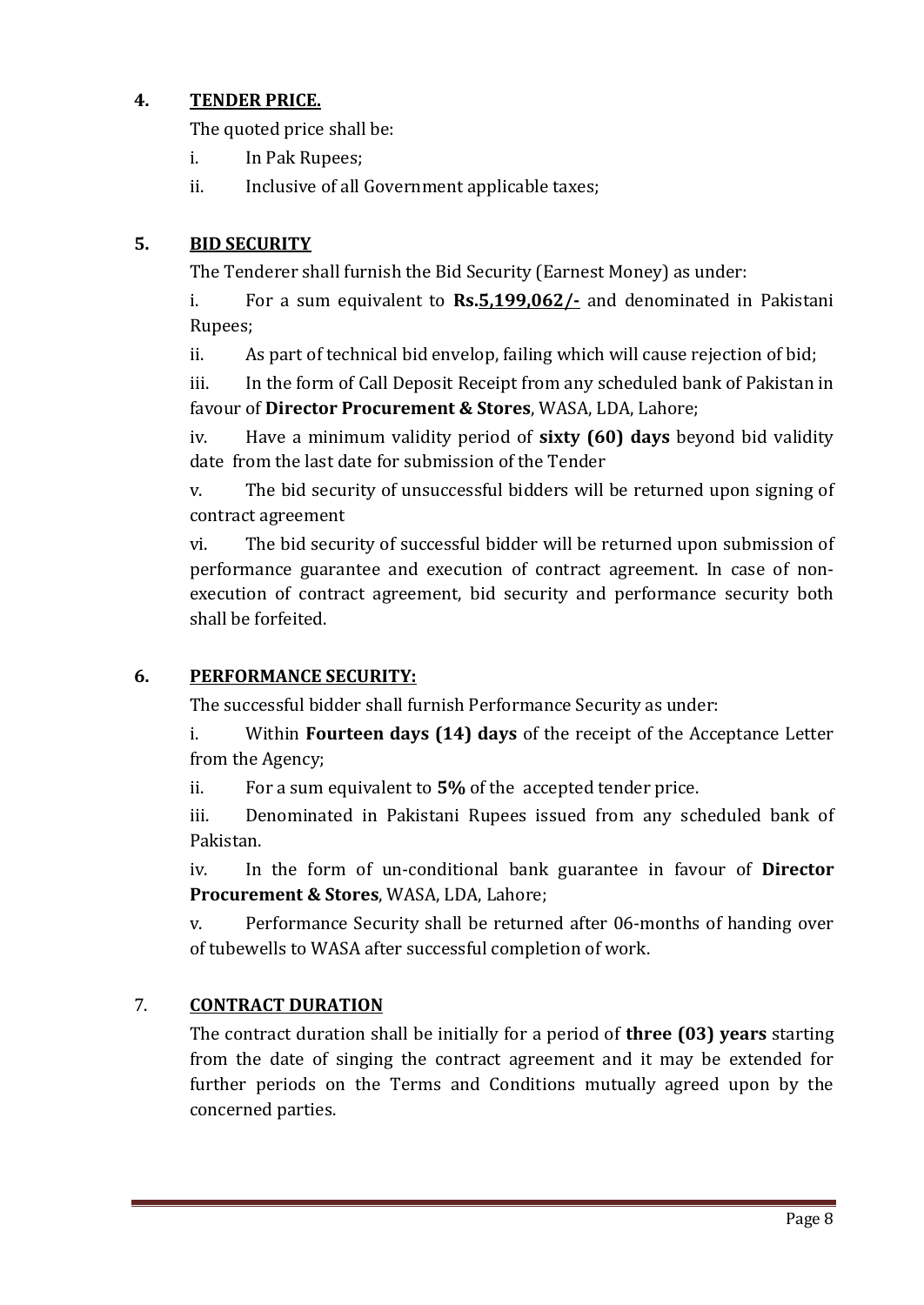### 8. **MODE OF PAYMENT**

The Firm / Company shall provide all necessary supporting documents along with invoice:

i. The Firm / Company shall submit an Application for Payment at the end of each quarter. The Application for payment shall be accompanied by such invoices, receipts or other documentary evidence as the procuring agency may require, state the amount claimed, and set forth in detail. In the order of the Price Schedule, particulars of the Services and subsequent to the period covered by the last proceeding Payment; if any

ii. **5%** of each invoice shall be retained by the agency as a retention money and shall be paid **06-Month** after handing and taking over certificate by WASA.

iii. The Agency will pay the invoices within thirty **(30) days** following the verification of bills by O&M wing, in Pakistani Rupees, after completion of the task.

iv. The Agency will ensure clearance of quarterly submittal invoice of firm by **Deputy Managing Director (O&M), Director Tubewells Maintenance** & **Director Finance** in the least possible time but in no case later than **30 days**.

#### **9. BID VALIDITY**

The bid shall have a minimum validity period of **(120) days** from the last date for submission of the Tender. The Agency may solicit the Tenderer's consent to an extension of the validity period of the Tender. The request and the response thereto shall be made in writing however the bid validity will be extended not more then **120-days** in any case.

#### 10. **REQUIRED DOCUMENTS FOR TECHNICAL PROPOSAL**.

Documents should be attached along with Technical proposal as per evaluation and qualification criteria

#### 11. **REQUIREMENT DOCUMENTS FOR FINANCIAL PROPOSAL** :

Financial proposal shall be submitted as per bidding documents.

#### 12. **SUBMISSION CRITERIA & SCHEDULE:**

Two separate sealed envelopes each for technical and financial proposal should be submitted in one sealed envelope marked as Tender Documents and addressed to as under:

The Deputy Managing Director (Engg.),

Water and Sanitation Agency, LDA.

Envelopes should be marked the word ("Confidential") and "Technical Proposal & Financial Proposal" for the respective bid.

The procuring agency may reject all bids or proposals at any time prior to the acceptance of a bid or proposal under Punjab PPRA Rules 2014 (Rule-35)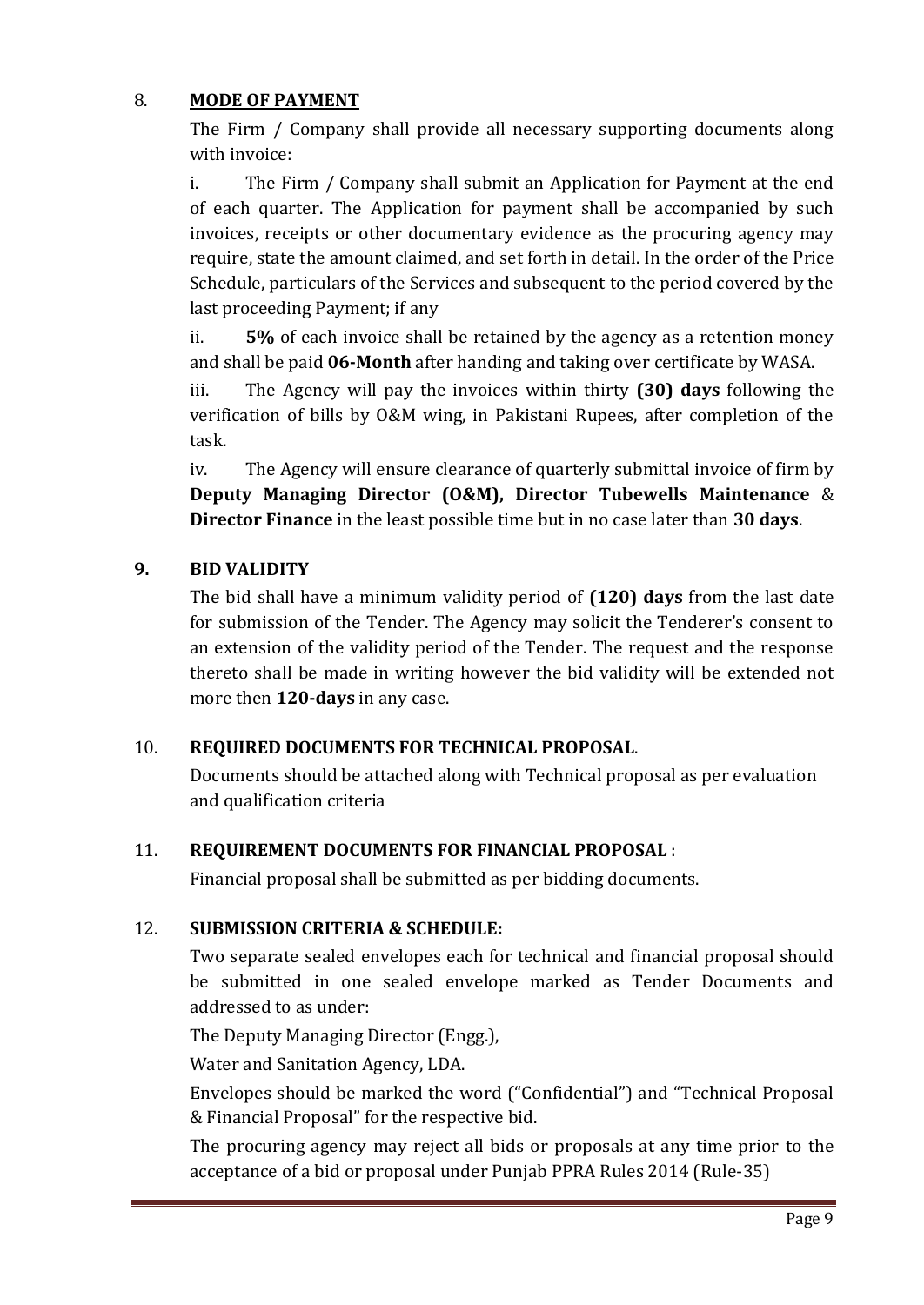#### 13. **OPENING OF THE TENDER**.

Tenders (Technical Bids) shall be opened at a time and date has already been communicated through advertisement i.e on 22-01-2020 at 11:30 **A.M** in the office of **Director Procurement & Stores** at **59-F Gulshan-e-Ravi Lahore** in the presence of the bidders / bidder's representatives who choose to participate. In case, the last date of bid submission falls in / within the official holidays, the last date for submission of the bids shall be the next working day.

#### 14. **EVALUATION OF BIDS.**

First Technical bids will be opened and WASA LDA, will examine the same as per evaluation criteria given hereunder. Financial proposals of only those bidders will be opened who are technically qualified.

### **EVALUATION AND QUALIFICATION CRITERIA A. BASIC ELIGIBILITY CRITERIA:**

Eligible Bidder/Tenderer is a Bidder/Tenderer who:

- **a.** Experienced in the relevant field.
- **b.** No blacklisting and No litigation certificate on **Rs.100** stamp paper.
- **c.** Bank Statement for last **05-years**.
- **d.** Audit reports of last **05-years**.
- **e.** Income Tax/Professional Tax Payers (having NTN, PNTN etc).
- **f.** Registration Certificate with SECP (Security & Exchange Commission of Pakistan)/ Registrar of firm / other relevant Authority / Affidavit of Sole Propertiership)
- **g.** 01-project of similar nature amounting to at-least **Rs.10 Million** completed in last **05-years**.

#### **B. DETAIL EVALUATION CRITERIA**

| $Sr.$ #          | <b>Description</b>          | <b>Marks</b> |
|------------------|-----------------------------|--------------|
| $\mathbf{1}$     | <b>Working Experience</b>   | 40           |
| $\overline{2}$   | <b>Tool and plants</b>      | 15           |
| 3                | <b>Personnel Capability</b> | 15           |
| $\boldsymbol{4}$ | <b>Financial Soundness</b>  | 30           |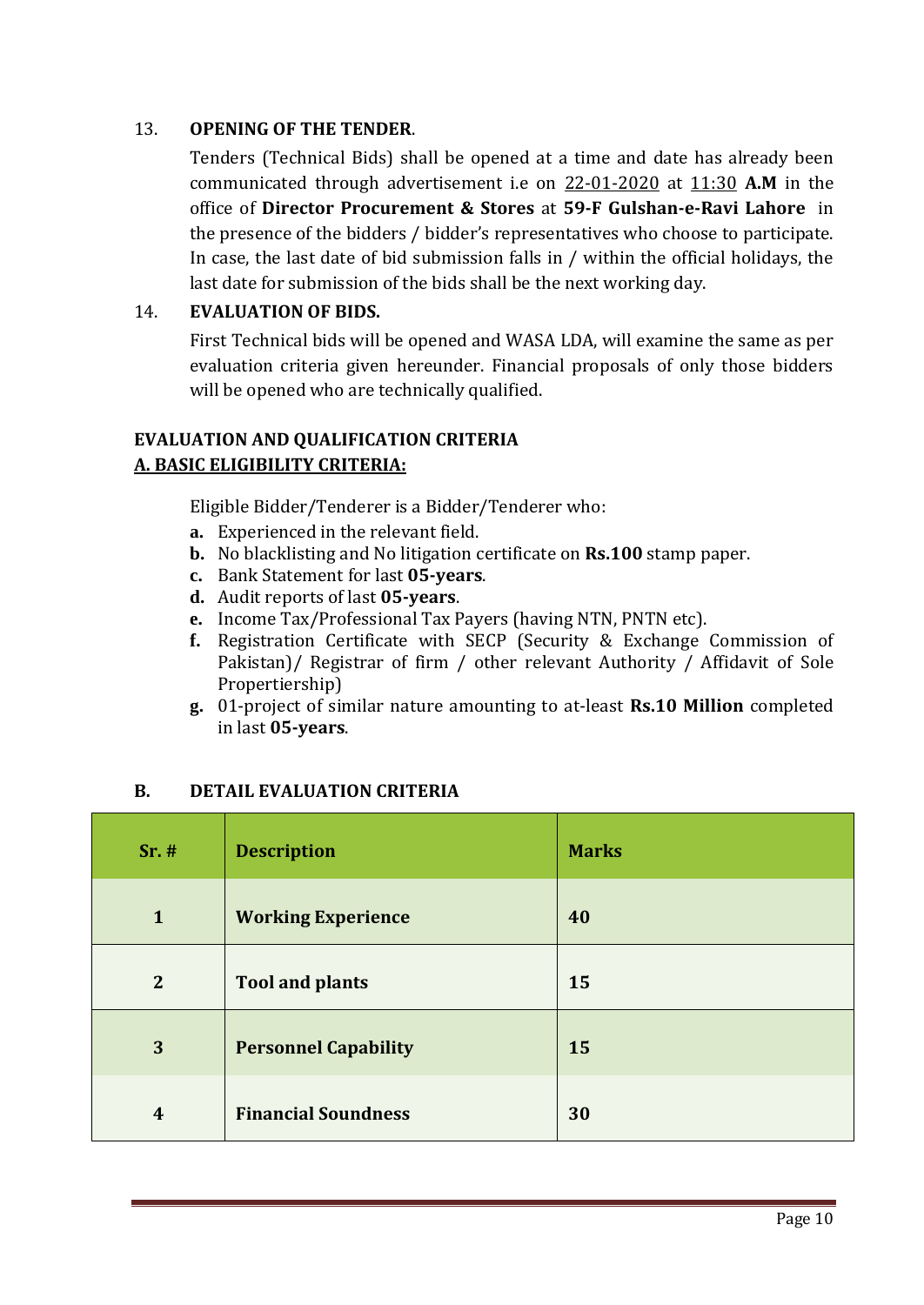# **1.Working Experience**

Marks for work experience of the firm or JV shall be awarded on the basis of following criteria:

| Sr.<br>$\#$ | <b>DESCRIPTION</b>                                                                                                                                                                                                                                                                                                                                                                                                                                                                                                                                                                                                                                                                                                                                                                                                                                                                                                                                                                                                                                                                                                                                                                      | <b>MAX</b><br><b>MARKS</b> | <b>REMARKS</b>                                                                                                                                                                                                                                                                                      |
|-------------|-----------------------------------------------------------------------------------------------------------------------------------------------------------------------------------------------------------------------------------------------------------------------------------------------------------------------------------------------------------------------------------------------------------------------------------------------------------------------------------------------------------------------------------------------------------------------------------------------------------------------------------------------------------------------------------------------------------------------------------------------------------------------------------------------------------------------------------------------------------------------------------------------------------------------------------------------------------------------------------------------------------------------------------------------------------------------------------------------------------------------------------------------------------------------------------------|----------------------------|-----------------------------------------------------------------------------------------------------------------------------------------------------------------------------------------------------------------------------------------------------------------------------------------------------|
| i)          | a) Installation of 20 No tubewells having at least<br>02-Cfs capacity each tubewells in last 05-years<br>No marks for less than 20-tubewell<br><b>OR</b><br>b) Repair & Maintenance of tubewells with the<br>accumulative cost of works: at least Rs.60 Million<br>including at least one work of worth Rs.10 Million<br>completed in any year of last 05 years.<br>No marks for less than Rs.60 Million and if<br>proof of at least one work of Rs. 10 Million not<br>attached/done<br><b>OR</b><br>C) Installation of pumping Machinery with the<br>accumulative cost of works: at least Rs.60 Million<br>including at least one work of worth Rs.10 Million<br>or above completed in any year of last 05 years.<br>No marks for less than Rs.60 Million and if<br>proof of at least one work of Rs. 10 Million not<br>attached/done<br><b>OR</b><br>d) Repair & Maintenance of pumping Machinery<br>with the accumulative cost of works: at least Rs.60<br>Million including at least one work of worth Rs.10<br>Million completed in any year of last 05 years.<br>No marks for less than Rs.60 Million and if<br>proof of at least one work of Rs. 10 Million not<br>attached/done | 20                         | completion<br>N <sub>0</sub><br>marks<br>if<br>certificate<br>(Showing)<br>project<br>cost) issued by the client is not<br>attached. If the considered work<br>includes components other than<br>relevant component then only<br>basic part will be considered.                                     |
| ii)         | Financial outlay of projects at Sr. No. (i)(b,c,d)<br>5 marks for cost equal to Rs.60 Million, in<br>between 60 to 120 Million for each 20% extra of<br>60-Million one mark will be given upto max 05-<br>marks<br>No marks for cost less than 60 Million<br><b>OR</b><br>Outlay of projects at Sr. No. (i)(a)<br>5 marks for 20-No Tubewells, in between 20 to 25<br>Tubewells, for each additional Tubewell one mark<br>will be given upto max 05-marks<br>No marks for less than 20-tubewell                                                                                                                                                                                                                                                                                                                                                                                                                                                                                                                                                                                                                                                                                         | 10                         | Projects other than projects<br>mentioned at Sr. No. i & ii, No<br>marks if completion certificate<br>(Showing project cost) issued<br>by the client is not attached. If<br>the considered work includes<br>components other then relevant<br>component then only basic part<br>will be considered. |
| iii)        | Firms having manufacturing capability                                                                                                                                                                                                                                                                                                                                                                                                                                                                                                                                                                                                                                                                                                                                                                                                                                                                                                                                                                                                                                                                                                                                                   | 10                         | Manufacturers certification<br>must be attached                                                                                                                                                                                                                                                     |
|             | <b>Total Marks Of Working Experience</b>                                                                                                                                                                                                                                                                                                                                                                                                                                                                                                                                                                                                                                                                                                                                                                                                                                                                                                                                                                                                                                                                                                                                                |                            | 40                                                                                                                                                                                                                                                                                                  |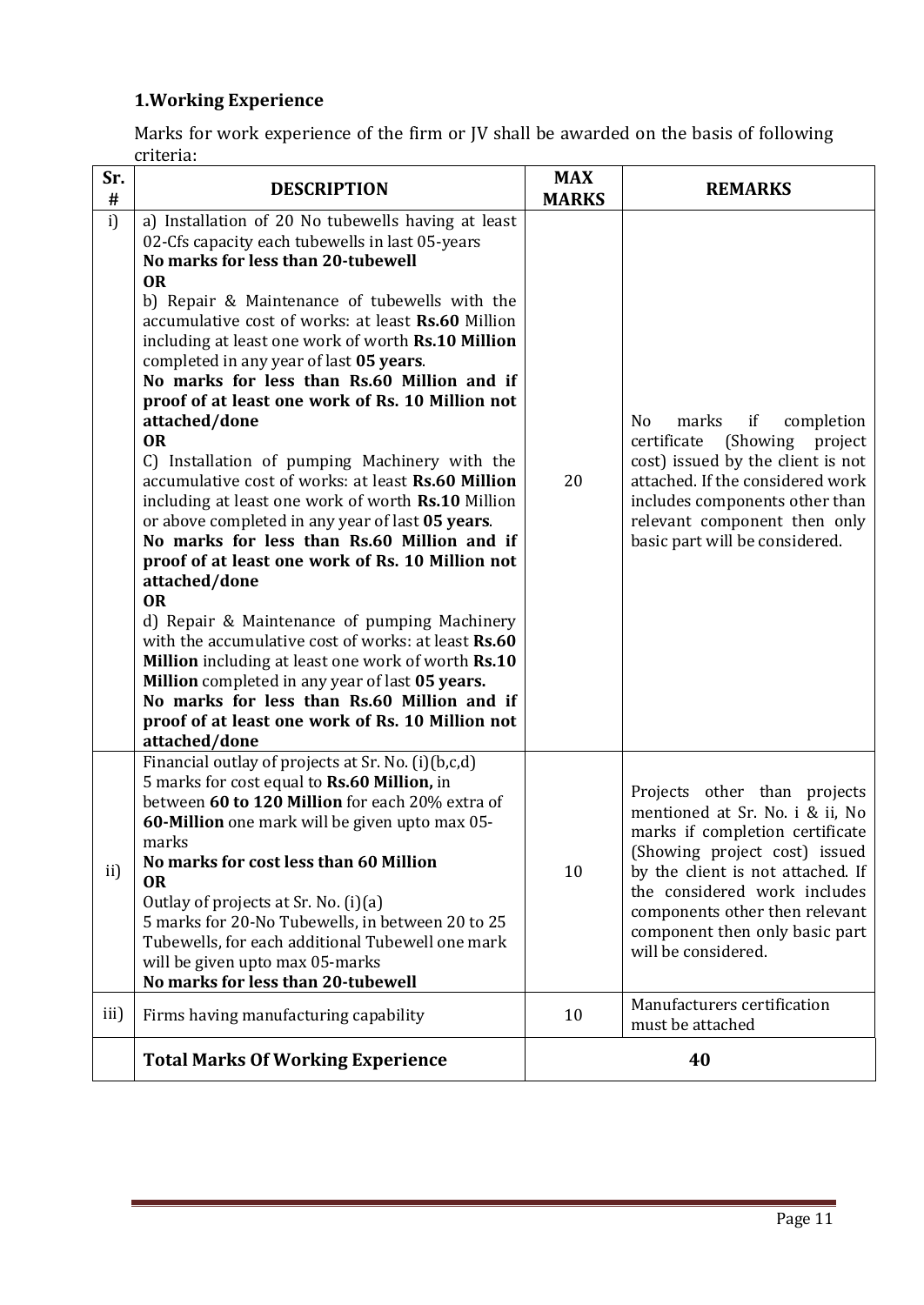#### **2.Tools & Plants**

Credit Marks for tools & plants of the firm or JV shall be awarded under this category using the following criteria:

| $S+$           | <b>NAME OF EQUIPMENT /</b>        | <b>NO. OF</b>    | <b>MARKS</b> | <b>Remarks</b>        |
|----------------|-----------------------------------|------------------|--------------|-----------------------|
|                | <b>MACHINERY</b>                  | <b>EQUIPMENT</b> |              |                       |
| $\mathbf{1}$   | Electronic chain Pulley (minimum  | 3 No.            | 3            | No marks if the       |
|                | 7.5-ton capacity)                 |                  |              | manufacturing         |
| 2              | Mobile tower light with Generator | 2 No.            | 3            | certificate/Purchase  |
|                |                                   |                  |              | Certificate/Ownersh   |
| 3              | <b>Welding Plants</b>             | 3 No.            | 1.5          |                       |
| $\overline{4}$ | Premium quality bore hole camera  | 3 No.            | 3            | ip or any other       |
| 5              | Lathe machine with tools          | 1 No.            | 1.5          | Proof is not attached |
|                |                                   |                  |              |                       |
| 6              | Tool Kits, wooden planks<br>and   | 3 No. Each       | 3            |                       |
|                | other accessories                 |                  |              |                       |
|                | Total marks equipment (T&P)       |                  | 15           |                       |

#### **3.Personnel Capabilities**

Credit Marks for personnel capabilities of the firm or JV shall be granted on the basis of the following criteria:

| Sr.# | <b>DESCRIPTION</b>                                                                                                                                        | <b>MAX</b><br><b>MARKS</b> | <b>REMARKS</b>                                                                                                                                      |  |
|------|-----------------------------------------------------------------------------------------------------------------------------------------------------------|----------------------------|-----------------------------------------------------------------------------------------------------------------------------------------------------|--|
| i)   | <b>Graduate Engineers</b>                                                                                                                                 |                            |                                                                                                                                                     |  |
| A    | At least 1 No. of Professional Engineers<br>or 2 No. Registered Engineer (Relevant<br>Field i.e. Electrical & Mechanical)                                 | 3                          | Add CV's, experience<br>certificates, affidavit<br>- of<br>employee on judicial stamp<br>paper. No marks if required<br>documents are not attached. |  |
| B    | Experience of Engineers (3 mark for<br>each Professional Engineer with 10+<br>years of experience and 1.5 mark for<br>Registered Engineer with 5 or more. | 3                          | Add CV's, experience<br>certificates, affidavit<br>of<br>employee on judicial stamp<br>paper. No marks if required<br>documents are not attached.   |  |
| ii)  | <b>DAE Associate Engineers</b>                                                                                                                            |                            |                                                                                                                                                     |  |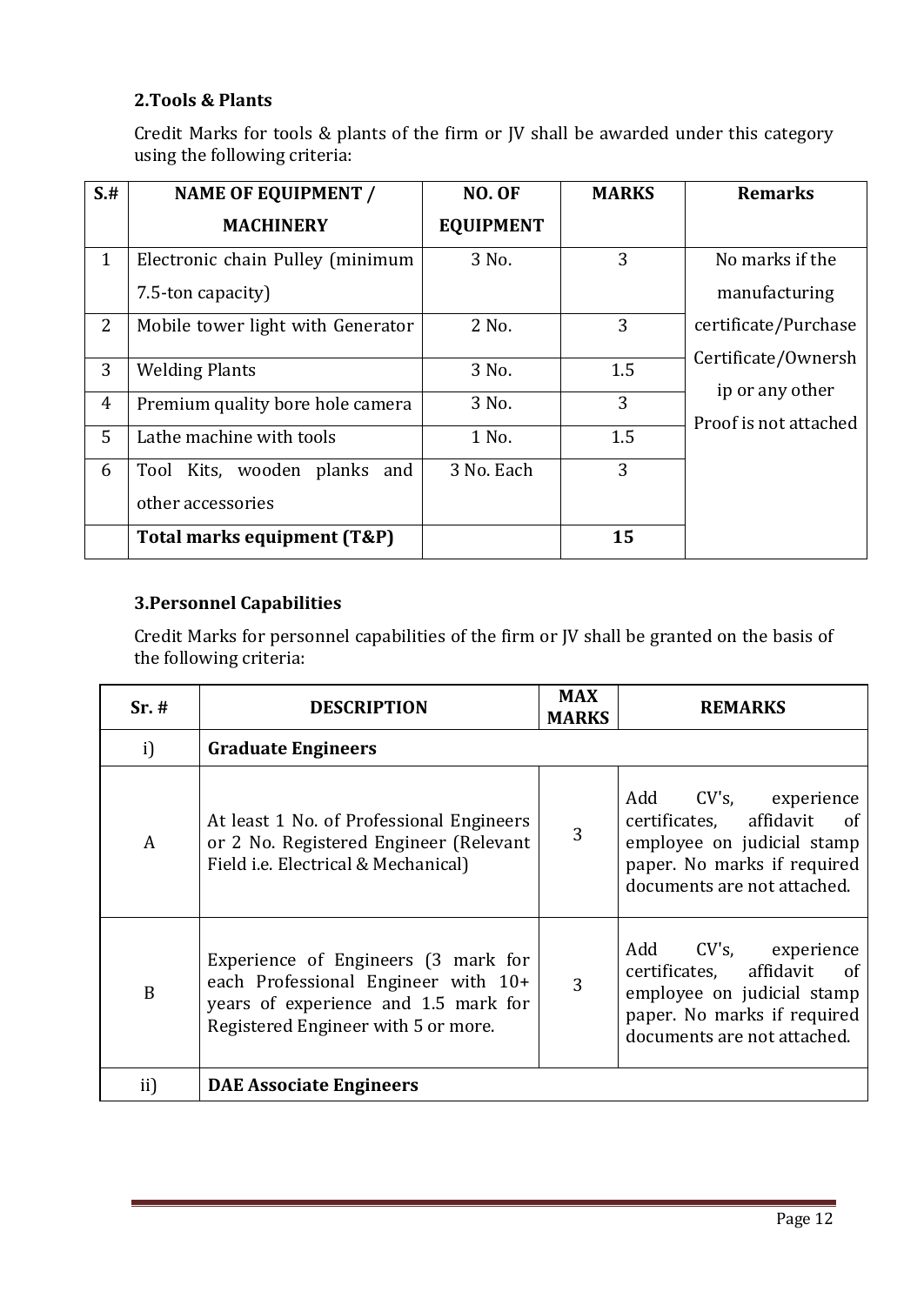| A    | 3 marks if 3 No Associate Engineers<br>with 05-years of working experience in<br>relevant field, Proportionate marks for<br>less No. of Associate Engineers) | 3                             | $CV's$ ,<br>Add<br>experience<br>affidavit<br>certificates,<br>of<br>employee on judicial stamp<br>paper. No marks if required<br>documents are not attached.            |
|------|--------------------------------------------------------------------------------------------------------------------------------------------------------------|-------------------------------|--------------------------------------------------------------------------------------------------------------------------------------------------------------------------|
| iii) | <b>Skilled and Unskilled Labour</b>                                                                                                                          |                               |                                                                                                                                                                          |
|      | 03-No Electrician (05-year experience)<br>03 No Mechanics (05-year experience)<br>20-No unskilled Labour<br>(Proportionate marks for less No. of<br>staff)   | $\mathbf{1}$<br>$\frac{1}{1}$ | Add<br>CV's, experience<br>affidavit<br>certificates.<br>of<br>employee on judicial stamp<br>paper. No marks if required<br>documents are not attached.                  |
| iv)  | <b>Permanent Staff</b>                                                                                                                                       |                               |                                                                                                                                                                          |
| A    | Business Management Staff (1 No.<br>MBA/M.com with at least 5 years of<br>experience or 2 No. BBA/B.com each<br>with at least 5 years of experience.         | $\overline{2}$                | $CV's$ ,<br>Add<br>experience<br>affidavit<br>certificates,<br><sub>of</sub><br>employee on judicial stamp<br>No<br>marks<br>if<br>paper.<br>documents are not attached. |
| B    | Finance Management Staff (1 No.<br>MBA/M.com with at least 3 years of<br>experience or 1 No. BBA/B.com with at<br>least 3 years of experience.               | $\mathbf{1}$                  | $CV's$ ,<br>Add<br>experience<br>affidavit<br>certificates,<br>of<br>employee on judicial stamp<br>paper. No marks if required<br>documents are not attached.            |
|      | <b>Total</b><br><b>Marks</b><br><b>Of</b><br><b>Personnel</b><br><b>Capabilities</b>                                                                         | 15                            |                                                                                                                                                                          |

## **4.Financial Soundness**

Credit Marks for financial position of the firm or JV shall be awarded on the basis of the following criteria:

| Sr.# | <b>DESCRIPTION</b>                                                                                                                                                                                                                                                                                                                                                                                                                                                                          | <b>MAX</b><br><b>MARKS</b> | <b>REMARKS</b>                                                        |
|------|---------------------------------------------------------------------------------------------------------------------------------------------------------------------------------------------------------------------------------------------------------------------------------------------------------------------------------------------------------------------------------------------------------------------------------------------------------------------------------------------|----------------------------|-----------------------------------------------------------------------|
| i)   | <b>Available Bank Credit Line Limit</b><br>a. 6 Marks if the available bank credit line limit<br>is equal to <b>Rs.60 million.</b><br>b. For available bank credit line limit less than<br><b>Rs.60 million, no marks</b><br>c. For the limit more than <b>Rs.60 million</b> but<br>less than <b>Rs.90 million</b> use following<br>weightage $6+[(A-60)/60)x4]$<br>A= Available Bank Credit Line Limit<br>d. Full Marks are given in case of credit line<br>limit is Rs.90 million or more | 10                         | No marks if latest bank<br>credit line certificate is not<br>attached |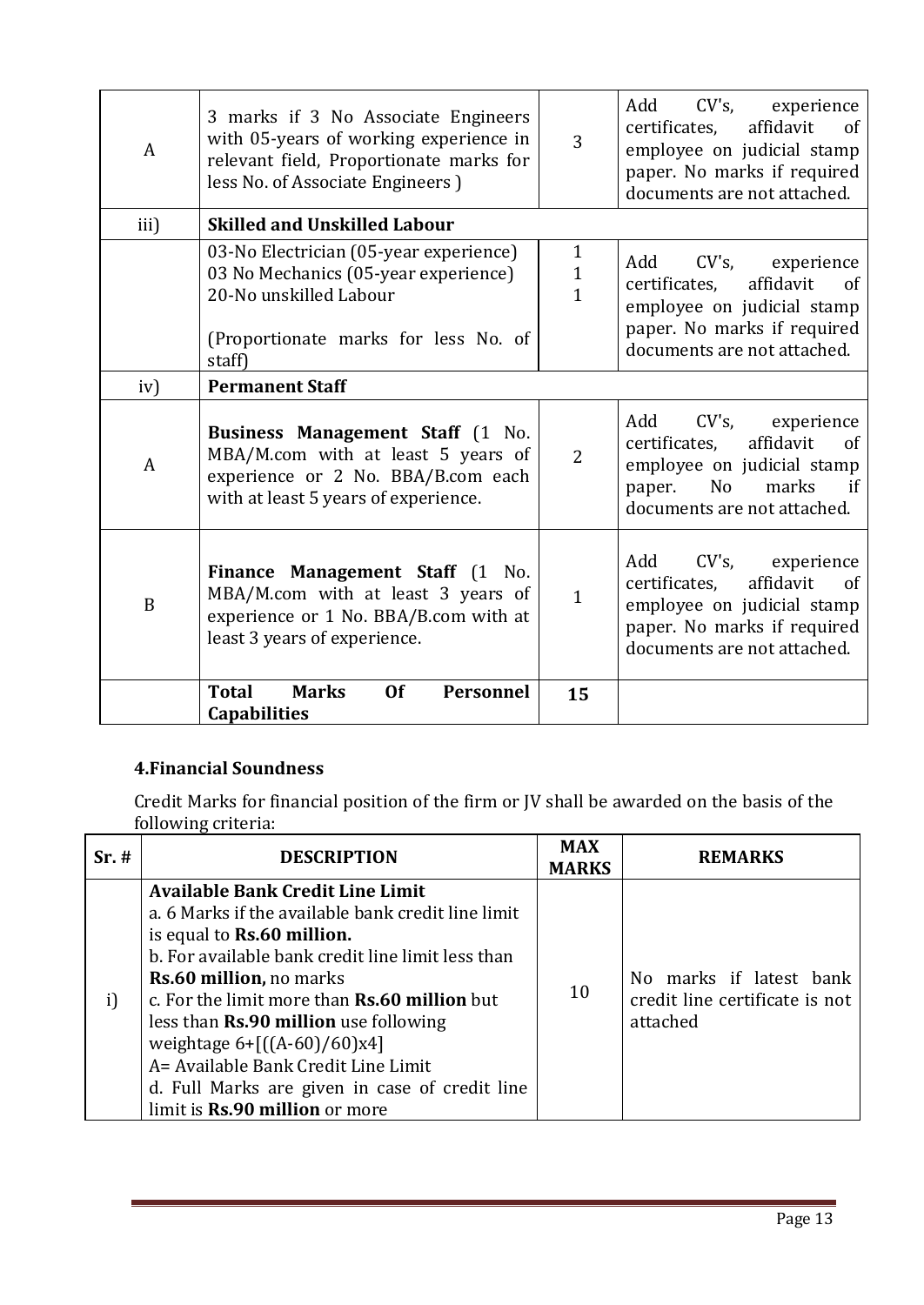| ii)  | <b>Average Annual Turnover</b><br>a. 6 Marks if the average annual turnover in last<br>three years is equal to Rs.90 million.<br>b. For average annual turnover less than Rs.90<br>million, no marks.<br>c. For average annual turnover more than<br>Rs.90 million but less than Rs.180 million use<br>following weightage $6 + [(A-90)/90)x4]$<br>A= Average annual turnover in last three years<br>d. Full Marks are given in case average annual<br>turnover is Rs.180 million or more. | 10 | No marks if Annual Audit<br>Report of last three years<br>duly certified by charted<br>accountant is not attached.                                                                                                                                                                                                                                                                                                                                                              |
|------|--------------------------------------------------------------------------------------------------------------------------------------------------------------------------------------------------------------------------------------------------------------------------------------------------------------------------------------------------------------------------------------------------------------------------------------------------------------------------------------------|----|---------------------------------------------------------------------------------------------------------------------------------------------------------------------------------------------------------------------------------------------------------------------------------------------------------------------------------------------------------------------------------------------------------------------------------------------------------------------------------|
| iii) | Bid Capacity a. 6 Marks if the net bid capacity<br>is equal to Rs.60 million.<br>b. For bid capacity less than Rs.60 million, no<br>marks<br>c. For bid capacity more than Rs.60 million but<br>less than Rs.120 million use following<br>weightage $6 + [(A-60)/60)x4]$<br>A= Bid capacity<br>d. Full Marks are given if bid capacity is Rs.120<br>million or more.                                                                                                                       | 10 | <b>Bid</b><br>Capacity<br><b>Net</b><br>Available capital - 20% of<br>the cost of all balance<br>works<br>hand<br>in<br>Available<br>Capital<br>Available Bank credit line +<br>Average working capital of<br>last three years as per<br>annual audit report.<br><b>NOTE:</b> Cost of balance<br>works in hand should be<br>attached<br>Average working capital:<br>Net income after deduction<br>of<br>all<br>expenditures,<br>liabilities, Taxes,<br>duties,<br>salaries etc. |
|      | <b>Total Marks of Financial Position</b>                                                                                                                                                                                                                                                                                                                                                                                                                                                   | 30 |                                                                                                                                                                                                                                                                                                                                                                                                                                                                                 |

*Note: The applicant must score total 65 marks and at least 50% marks in each category,* 

*to qualify. If applicant fails to score 50% marks in any of above mentioned categories, will be considered technically non-responsive.*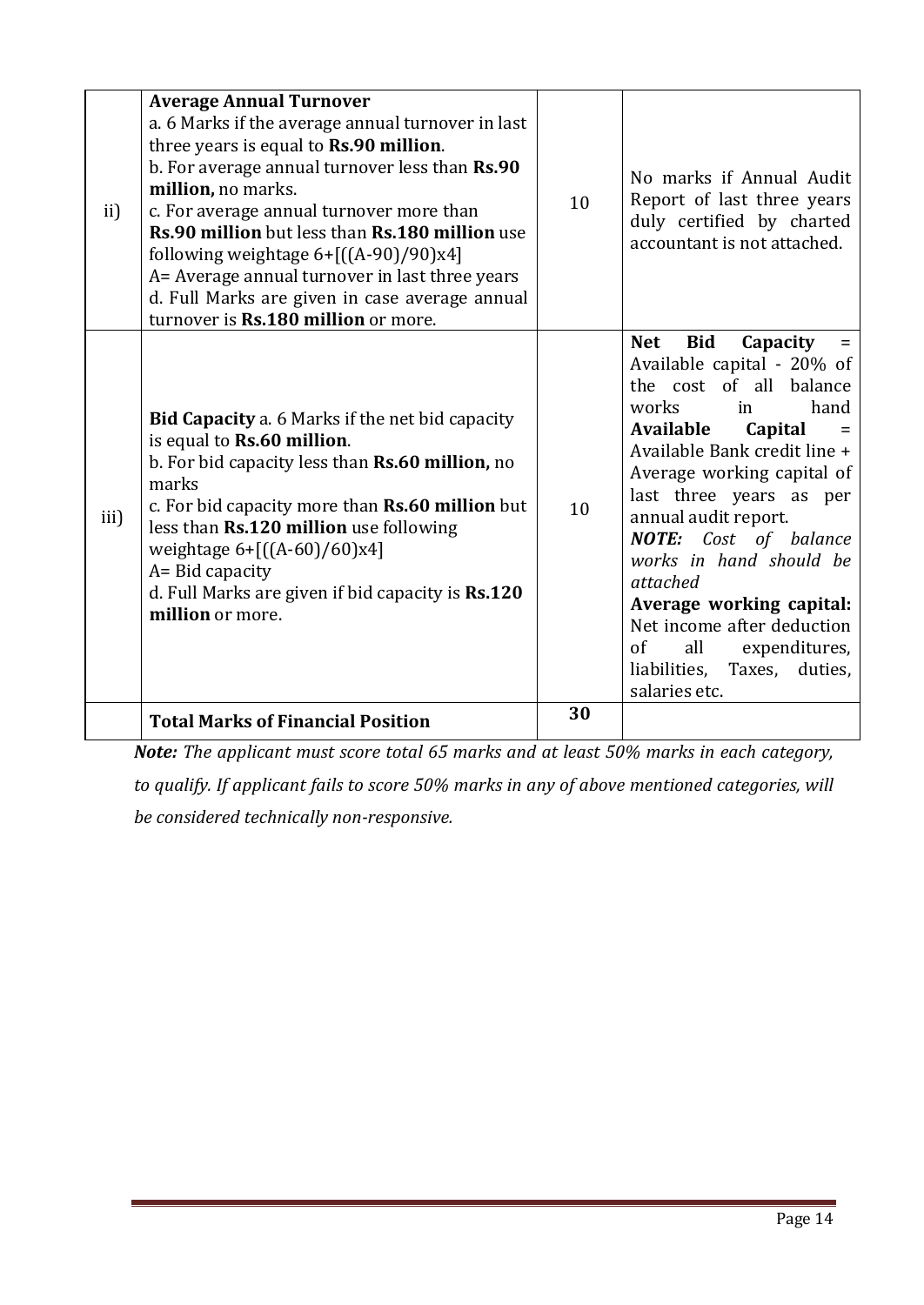#### **TERMS & CONDITION OF THE TENDER.**

- 1. Upto 5% performance of the project cost shall be taken from firm in shape of bank guarantee to perform the contract and the same shall be forfeited in case of committing any violation from term and conditions.
- 2. If the firm breech any terms and conditions set forth in the agreement, be penalized with recession of work and in the instant case his entire earnest money/ other securities shall be confiscated/forfeited and works of repair and maintenance of installations covered under this contract shall be got executed at his risk and cost
- 3. Any addition or deletion of installation shall be proceeded as per pro-rata basis.
- 4. Old Material got in the result of replacement shall be the property of firm, and the firm will quote the rate by keeping the same into account after deducting it from estimated cost.
- 5. In case of any theft or damage to installations firm shall be responsible to repair or to arrange new machinery/equipment to have the installations to be functioning.
- 6. Any addition / alteration in pumping machinery or contract award which does not come under the purview of contract, shall be dealt as per mutual agreed conditions.
- 7. The replacement of materials shall be in accordance with and compatible to the existing one
- 8. The decision of Technical Evaluation committee shall be final and acceptable by the bidders
- 9. Only concerned / deputed repair(s) shall hold the tubewell chamber and no unauthorized person shall be allowed to enter in tubewell chamber. In case of any activity of unauthorized illegal person is found the firm shall be solely responsible of such activity.
- 10. Proper handing over from agency and taking over by the firm shall be made on in the start of contract and on expiry of contract period the same handing over by the firm to the agency and taking over by the agency proper inspection shall be made by concerned O&M Directorate.
- 11. No payments (retention money and performance security) shall be cleared in case tubewell / machinery including structure shall be found dissatisfied to the concerned O&M Directorate.
- 12. During field visit by Director Tubewell Maintenance / concerned O&M Directorate, if operator is found absent from WASA Property (Tubewell) the contactor shall be liable to pay the remuneration of per day operator wages.
- 13. The firm shall be fully responsible to report in case of any encroachment at WASA tubewell / property.
- 14. In terms of delay in complaint lodging, and resulting delay in redressal, the employer may impose penalty.

### **JOINT VENTURE**

- 15. Joint Venture must comply with the following requirements:
- **a)** Following are minimum requirements for Joint Venture: -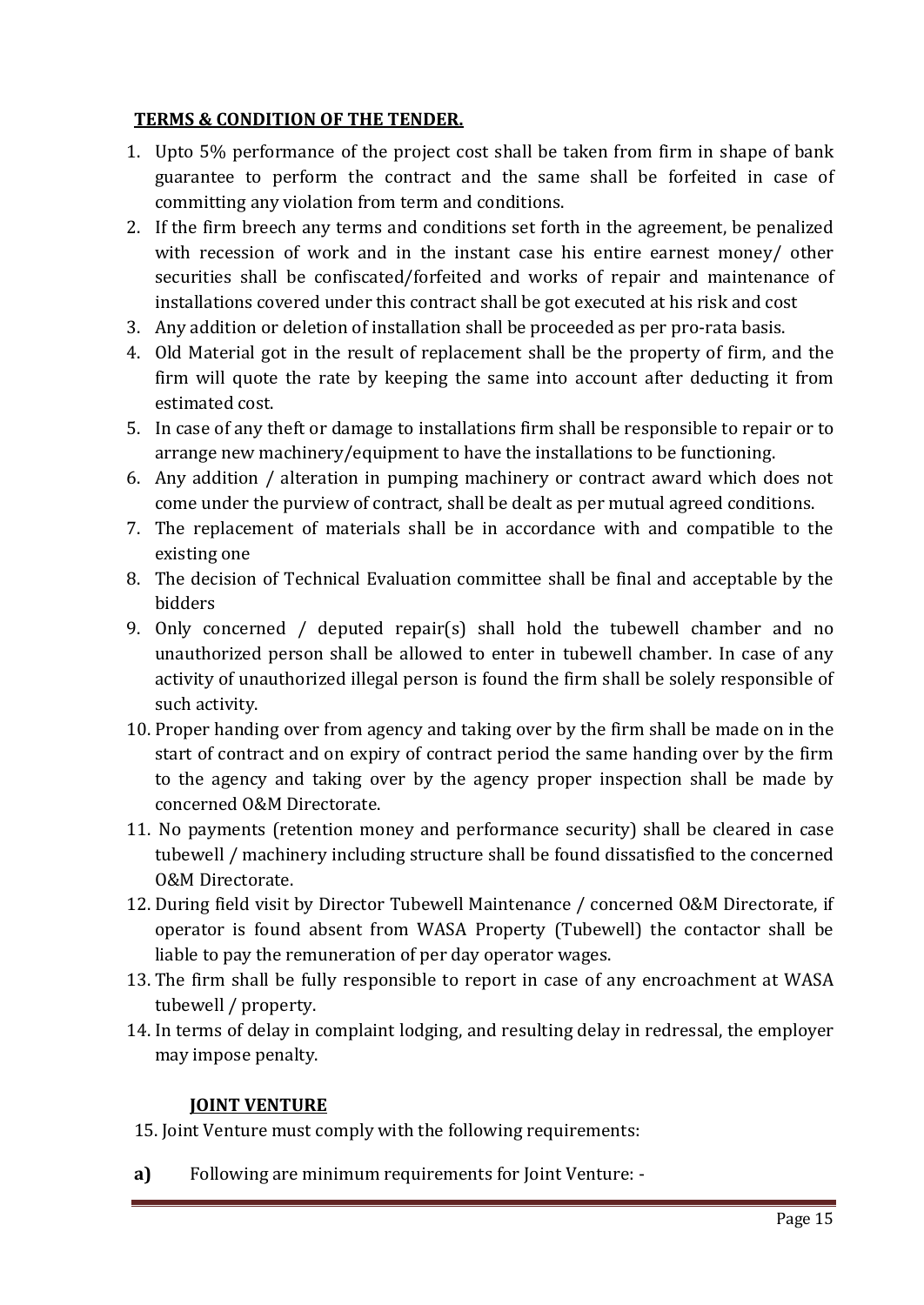**i)** In accordance with PEC Bye Laws, Foreign Firms are required to form JVs with local Firms.

**ii)** The lead partner shall meet not less than 40% percent of all qualifying criteria given in paras heretofore.

**iii)** Each of the partners shall meet not less than 25% percent of all the qualifying criteria given in paras heretofore.

**iv)** The joint venture must collectively satisfy the technical evaluation criteria. Heretofore, for which purpose the relevant figures for each of the partners shall be added together to arrive at the JV's total capacity. Individual members must satisfy each of the requirements as mentioned **Evaluation** and **Qualification Criteria**.

**v)** The lead partner shares shall not be less than 50% and shares of each partner of JV shall not be less than 25%.

**vi)** The JV agreement must registered with sub registrar mentioning the joint and several liabilities with respect to the contract and Joint account of the firms to whom the transactions shall be made.

**b)** Any change in a technically responsive/ qualified IV after evaluation, shall be subject to the written approval of the client such approval may be denied if: -

**i)** Partner(s) withdraw from a JV and remaining partners do not meet the qualifying / technical evaluation criteria;

**ii)** The new partners to a JV are not stand qualified/ responsive individually or as another JV; or

**iii)** In the opinion of the Client, a substantial reduction in competition would result.

**iv)**One firm shall not be partner in more than one JV.

**c)** Bid shall be signed by all members in the JV so as to legally bind all partners, jointly and severally, and any bid shall be submitted with a copy of the JV agreement dully registered with sub-registrar providing the joint and several liabilities with respect to the contract.

- 16. The technically evaluation of a JV does not necessarily qualify any of its partners individually or as a partner in any other JV or association. In case of dissolution of a JV, each one of the constituent firms may be declared qualified / technically responsive if they meet all the requirements as described in technical criteria and any partner of JV has requested/shall request for the same and then his qualification shall be subject to the written approval of the Client.
- 17. The Bidder (including all members of a JV) must not be associated, nor have been associated in the past, with the consultants or any other entity that has prepared the design, specifications and bidding documents for the project, or was proposed as Engineer for the contract, over the last five (05) years. Any such association may result in disqualification/ non-responsiveness of the Bidder.
- 18. A qualified firm/contractor/JV may participate only in one bid only for the contract. If a firm submits more than one bid, singly or as a JV, all bids including that bidder will be rejected.
- 19. **Equivalency:** Equivalency of any component shall be subject to prior approval from DMD(Engg).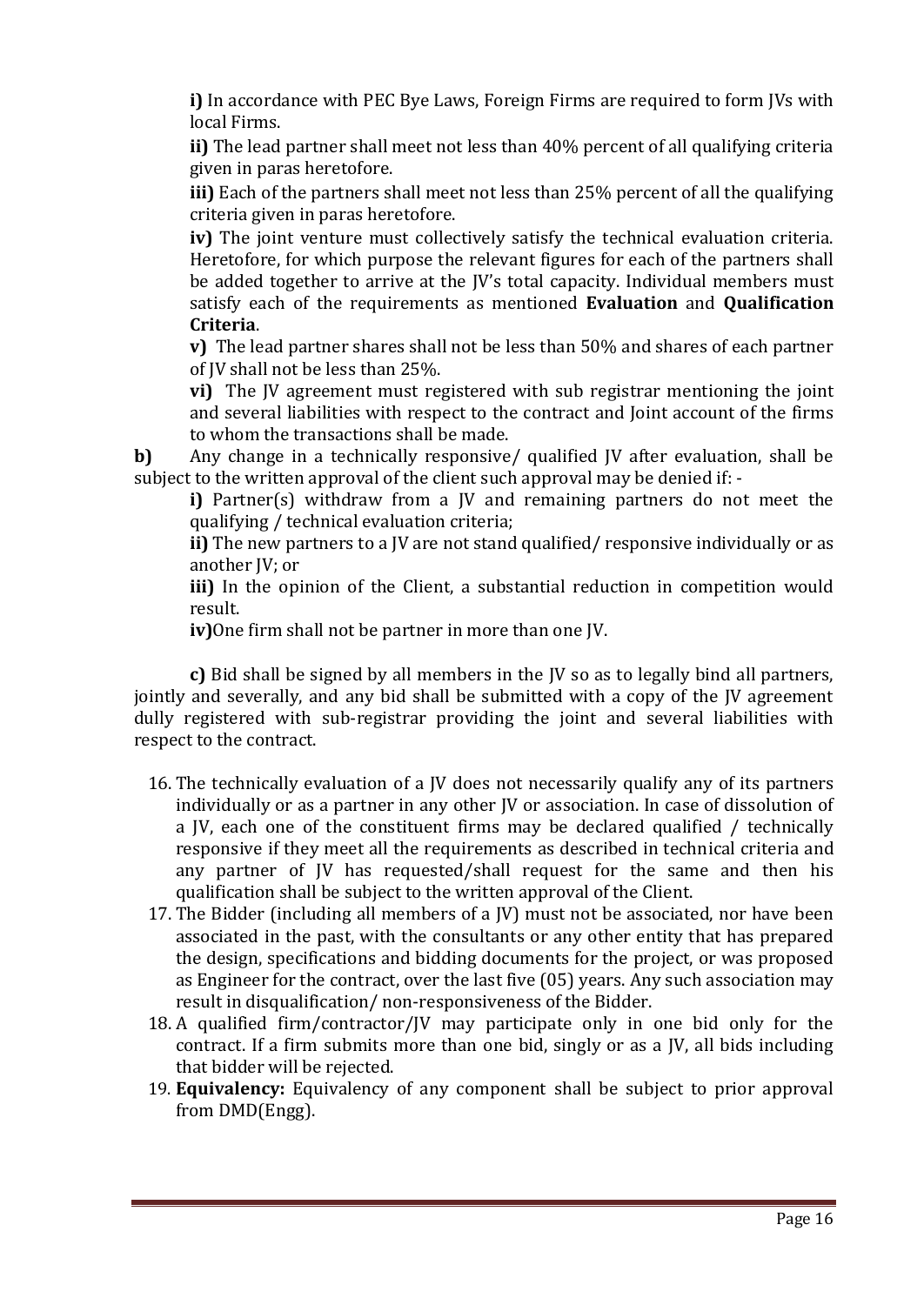| Sr.            | <b>Description</b>                                                                                              |                | <b>Resolution time</b><br>(hours) | <b>Maximum</b><br>allowable |
|----------------|-----------------------------------------------------------------------------------------------------------------|----------------|-----------------------------------|-----------------------------|
| #              |                                                                                                                 | Average        | <b>Maximum</b>                    | response time<br>(Hours)    |
| $\mathbf{1}$   | Replacement of top shaft                                                                                        | $\overline{4}$ | 5                                 | $\mathbf{1}$                |
| $\overline{2}$ | Replacement of discharge head                                                                                   | 5              | 6                                 | 2                           |
| 3              | Pulling-out and lowering of pump for<br>replacement of shafts, spiders, bushes<br>and sleeves and bowl assembly | 24             | 30                                | 2                           |
| $\overline{4}$ | <b>Replacement of faulty Electric</b><br>Motor/Transformers                                                     | $\overline{4}$ | 5                                 | $\mathbf 1$                 |
| 5              | <b>Replacement of Connector Box</b>                                                                             | $\overline{2}$ | $\overline{4}$                    | $\mathbf{1}$                |
| 6              | Replacement of capacitors                                                                                       | 3              | 4                                 | $\mathbf{1}$                |
| 7              | Replacement of contactor, relays,<br>breakers, switches and meters etc                                          | 3              | 5                                 | $\mathbf{1}$                |
| 8              | Replacement of burnt<br>Cables/Provision of cable in case of<br>theft                                           | 3              | 5                                 | 1                           |
| 9              | Replacement of complete Panel                                                                                   | 3              | 5                                 | 1                           |

#### **I. Time lines for rectification of defects**

**Note**: Replacement of parts should be with genuine principle parts and O&M wing will issue certificate of the same after checking of genuineness and correctness. Any delay from maximum prescribed time to rectify the complaint will be penalized for amounting to Rs.5,000/ hour which will be deducted from quarterly submittal of payment invoice. 5 consecutive delays will result in cancellation / termination of work award and work will be executed on firm's risk / cost.

The firm in any case, shall start / commence the work within allowable response time otherwise the agency may take up the work and penalize the firm accordingly as per terms & Conditions.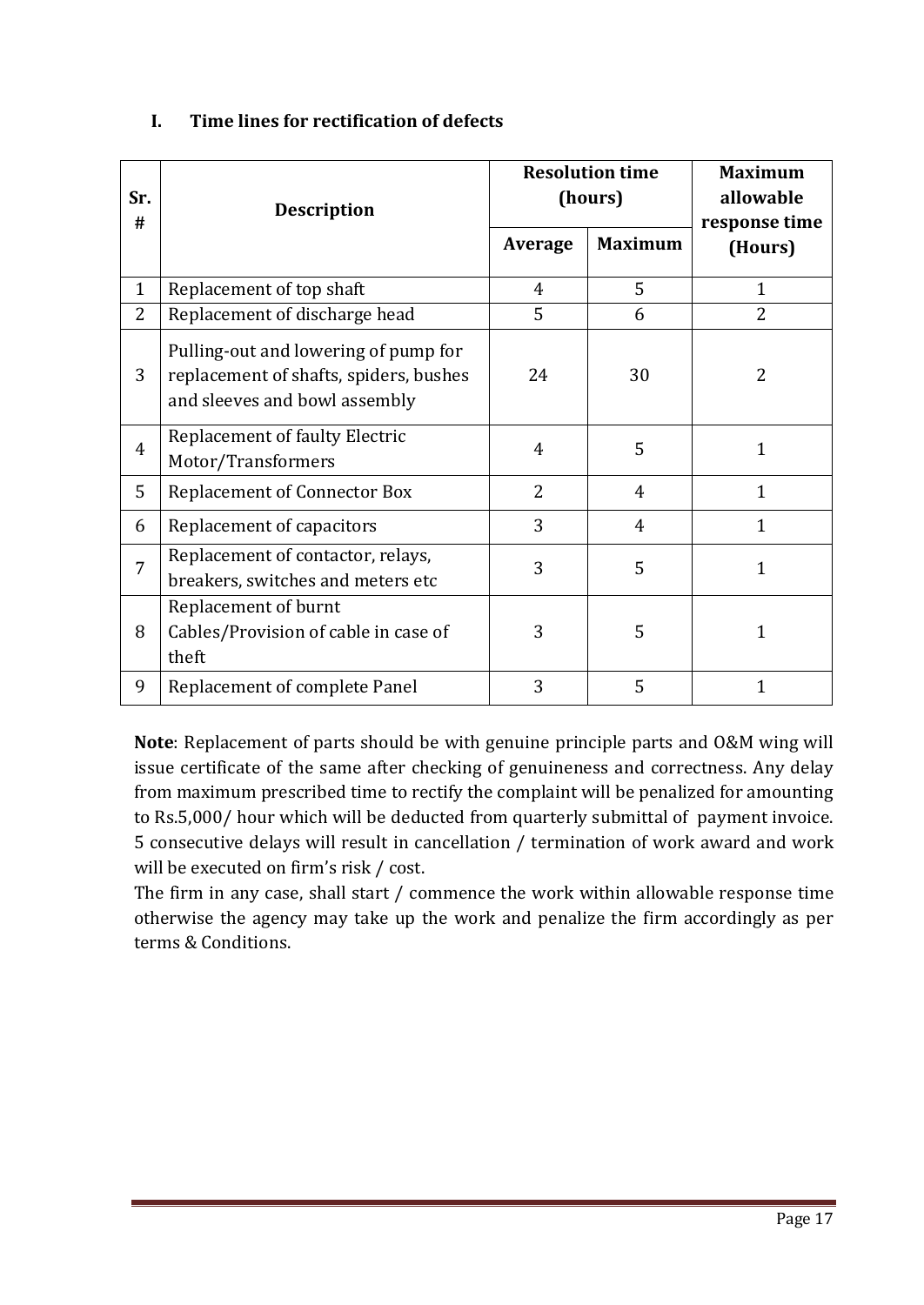# **LETTER OF TECHNICAL BID & SCHEDULES TO BID**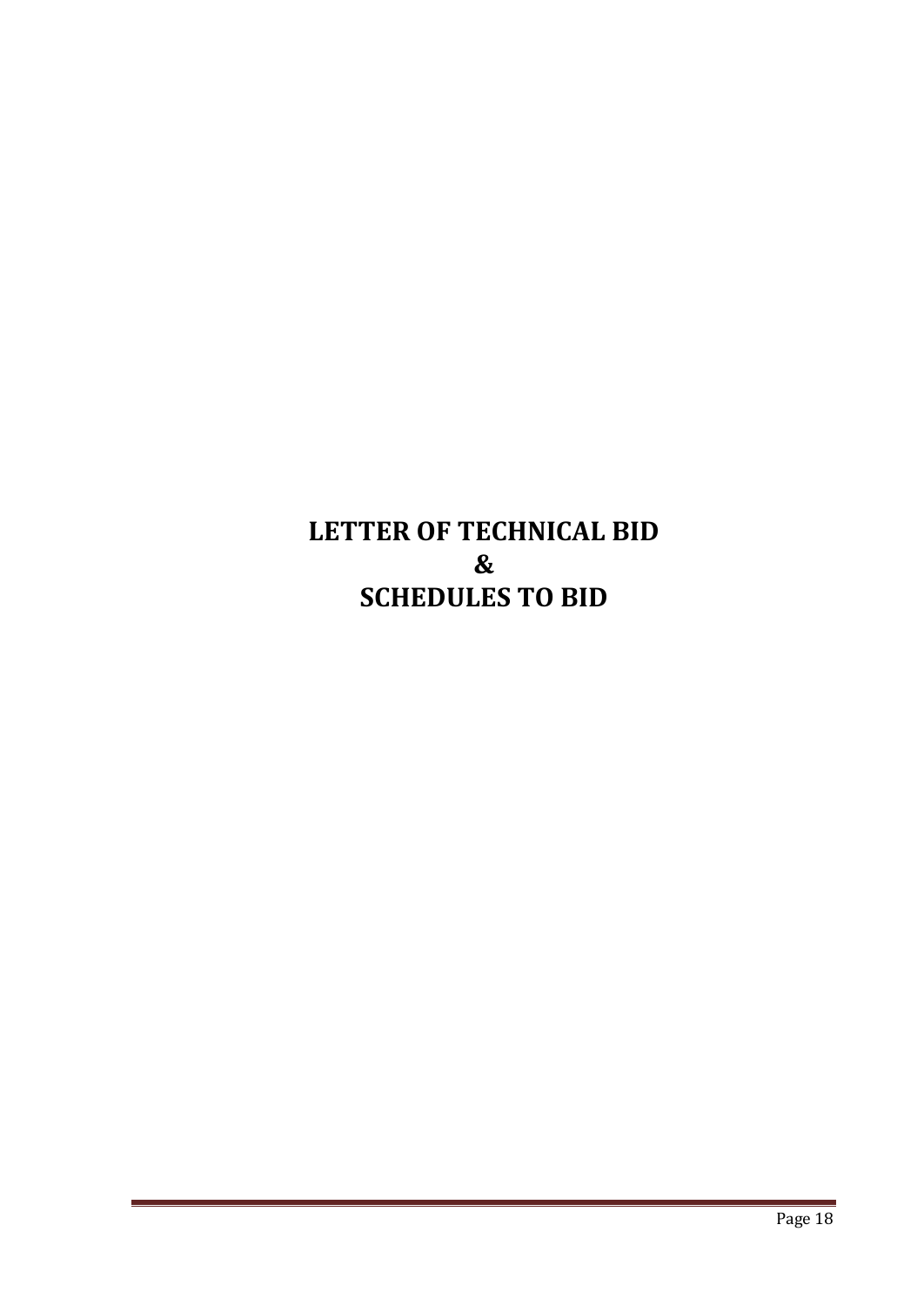## **LETTER OF TECHNICAL BID**

**Tender No.: ……** *………………………….***………….**

**……………………………………………..**

**….…….……………………………………**

*[Name of Works]*

To:

………………………… ………………………… ……………………………

Gentlemen,

1. Having examined the Bidding Documents including Instructions to Bidders, Conditions of Contract, Specifications, Drawings, Schedules to Bid, Schedule of Prices and Addenda Nos. ……………………………….. for the execution of the above-named Works, we, the undersigned, being a company doing business under the name of and address ……………………………………….

…………………………………………………………………………………………………………………………………… ………………………………………. and being duly incorporated under the laws of ……………………………………… hereby offer to execute and complete such Works and remedy any defects therein in conformity with the said documents including Addenda thereto.

- 2. We understand that all the Schedules attached hereto form part of this Bid.
- 3. As security for due performance of the undertakings and obligations of this Bid, we submit herewith a Bid Security in the amount of Pak **Rs.**………………**DCR No. ……………… Dated …/…/.…. Issued by …………….. Bank, Branch Name/Code…………..**drawn in the favor of, or made payable to the Employer, ……… and valid for a period ….. Days beyond the period of validity of Bid.
- 4. We undertake, if our Bid is accepted, to commence the Works and to deliver and complete the whole of the Works comprised in the Contract within the time(s) stated in Preamble to the Conditions of Contract.
- 5. We agree to abide by this Bid for the period of ………. days from the date fixed for receiving the same and it shall remain binding upon us and may be accepted at any time before the expiration of that period.
- 6. Unless and until a formal Agreement is prepared and executed, this Bid, together with your written acceptance thereof, shall constitute a binding contract between us.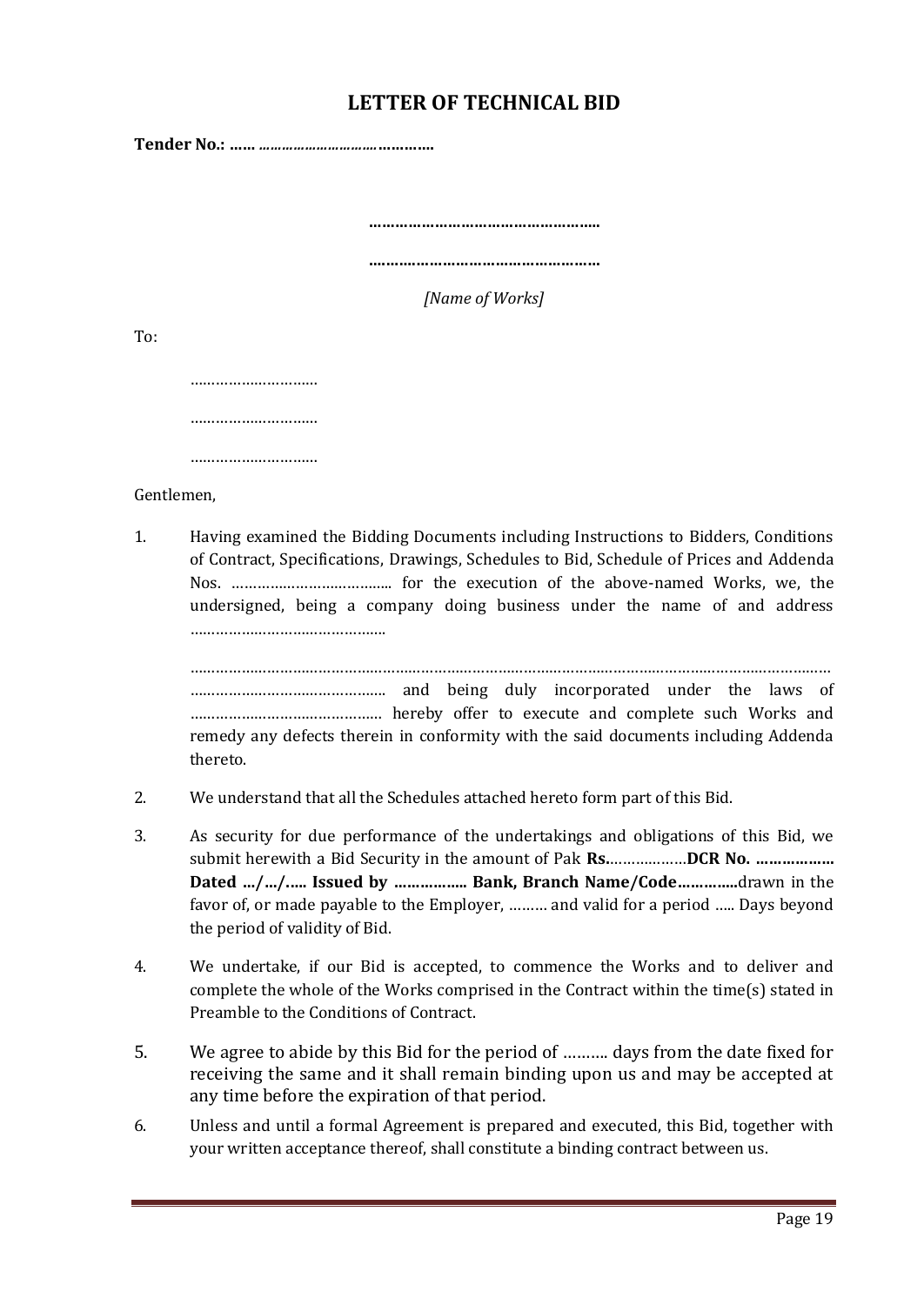- 7. We undertake, if our Bid is accepted to execute the Performance Security referred to in Clause 06 of bidding documents for the due performance of the Contract.
- 8. We do hereby declare that the Bid is made without any collusion, comparison of figures or arrangement with any other person or persons making a Bid for the Works.
- 9. We do hereby declare that our firm, including any subcontractors or suppliers for any part of the Contract, have nationalities from eligible countries *[insert the nationality of the Bidder, including that of all parties that comprise the Bidder if the Bidder is a consortium or association, and the nationality of each Subcontractor and Supplier]*.
- 10. We, including any subcontractors or suppliers for any part of the Contract, do not have any conflict of interest.
- 11. We are not participating, as a Bidder or as a subcontractor, in more than one bid in this bidding process.
- 12. We confirm, if our Bid is accepted, that all partners of the joint venture shall be liable jointly and severally for the execution of the Contract and the composition or the constitution of the joint venture shall not be altered without the prior consent of the Employer. (Please delete in case of Bid from a single firm).

Dated this …………… day of ………………………. 201…

(Name of Bidder in Block Capitals)

(Seal of Bidder)

Bidder's Address

…………………………………………………………………………………………………………………………………… ………………………………………………………………………………………………….………………

Witness:

Signature: ………………………………………………………………………………….

Name: …………………………………………………………………………………

Address:

……………………………………………………………………………………………………………………………………

………………………………………………………………………………………………….………………

Occupation ………………………………………………………………………………….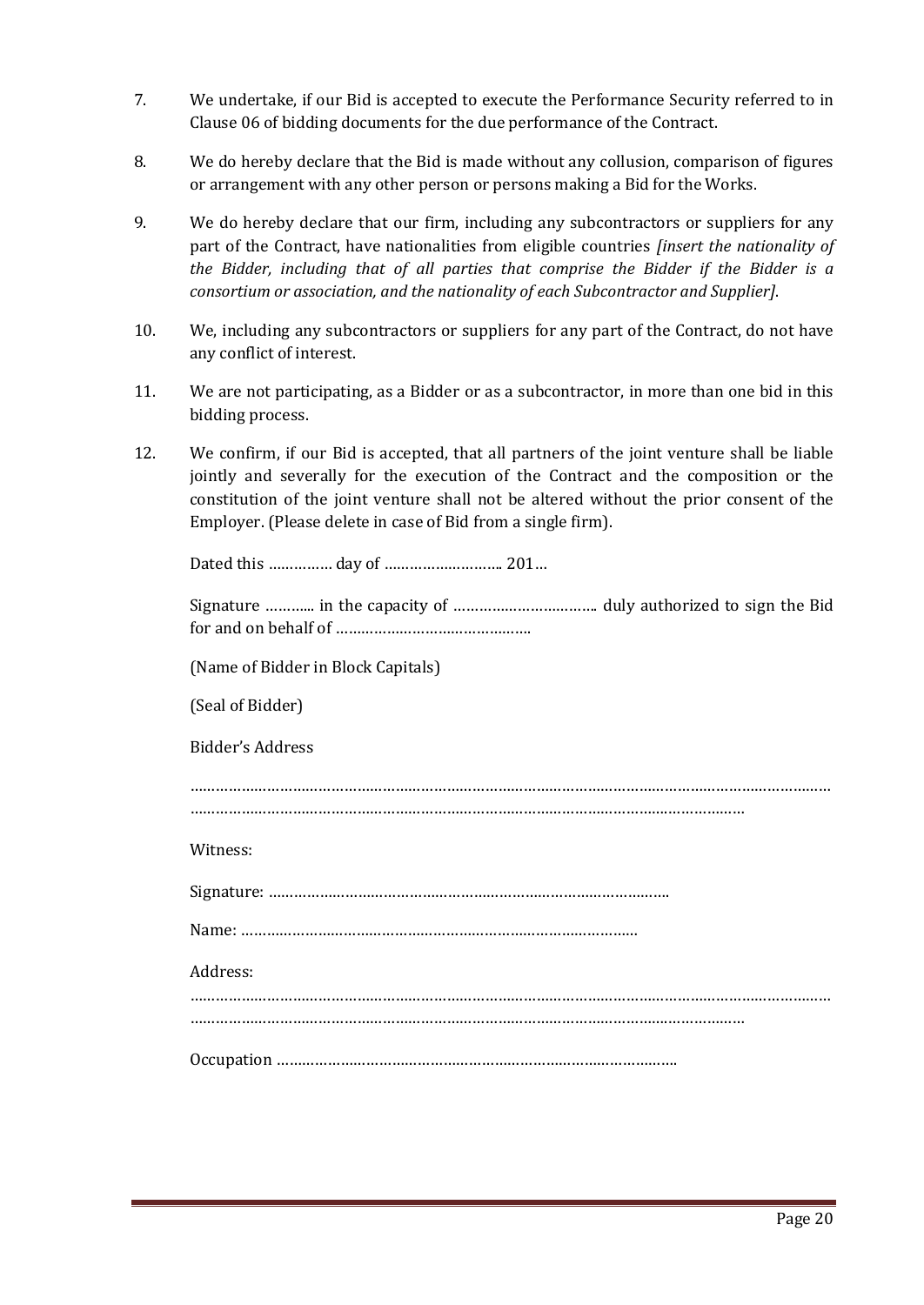#### **LETTER OF PRICE BID**

## **MAINTENANCE OF TUBEWELLS INSTALLED IN (NORTH SIDE) WASA, LDA, LAHORE.**

To: …………………………………… ………………………………… ……………………………………

Gentlemen,

1. Having examined the Bidding Documents including Instructions to Bidders, Conditions of Contract, Specifications, Drawings, Schedules to Bid, Schedule of Prices and Addenda Nos. ……………………………. for the execution of the above-named Works, we, the undersigned, being a company doing business under the name of and address …………………………………………………………………………

………………………………………………………. and being duly incorporated under the laws of …………………………………….. hereby offer to execute and complete such Works and remedy any defects therein in conformity with the said Documents including Addenda thereto for the Total Bid Price comprising of Local Currency Component of Pak Rupees ……………………….….. (Rs. …………………….) or such other sum as may be ascertained in accordance with the said Documents.

- 2. We understand that all the Schedules attached hereto form part of this Bid.
- 4. We undertake, if our Bid is accepted, to commence the Works and to deliver and complete the whole of the Works comprised in the Contract within the time(s) stated in Preamble to the Conditions of Contract.
- 5. We agree to abide by this Bid for the period of ……. days from the date fixed for receiving the same and it shall remain binding upon us and may be accepted at any time before the expiration of that period.
- 6. Unless and until a formal Agreement is prepared and executed, this Bid, together with your written acceptance thereof, shall constitute a binding contract between us.
- 7. We undertake, if our Bid is accepted to execute the Performance Security referred to in Clause 6 of Conditions of Contract for the due performance of the Contract.
- 8. We understand that you are not bound to accept the lowest or any Bid you may receive.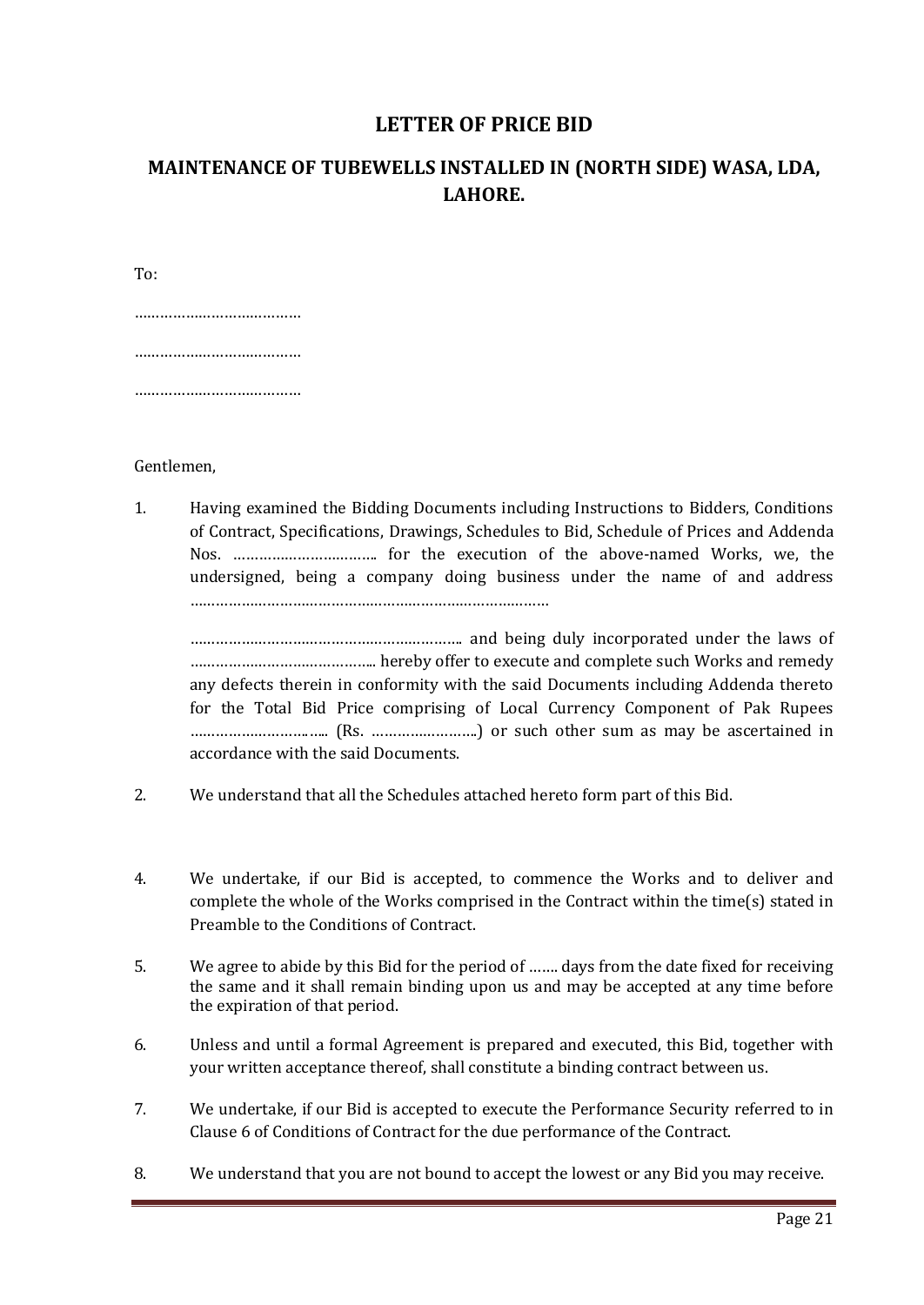- 9. We do hereby declare that the Bid is made without any collusion, comparison of figures or arrangement with any other person or persons making a Bid for the Works.
- 10. We confirm, if our Bid is accepted, that all partners of the joint venture shall be liable jointly and severally for the execution of the Contract and the composition or the constitution of the joint venture shall not be altered without the prior consent of the Employer. (Please delete in case of Bid from a single firm).

| Dated this  day of  201                                                  |
|--------------------------------------------------------------------------|
| Signature  in the capacity of duly authorized to sign the Bid for and on |
| (Name of Bidder in Block Capitals)                                       |
| (Seal of Bidder)                                                         |
| Bidder's Address                                                         |
|                                                                          |
| Witness:                                                                 |
|                                                                          |
|                                                                          |
| Address:                                                                 |
|                                                                          |
|                                                                          |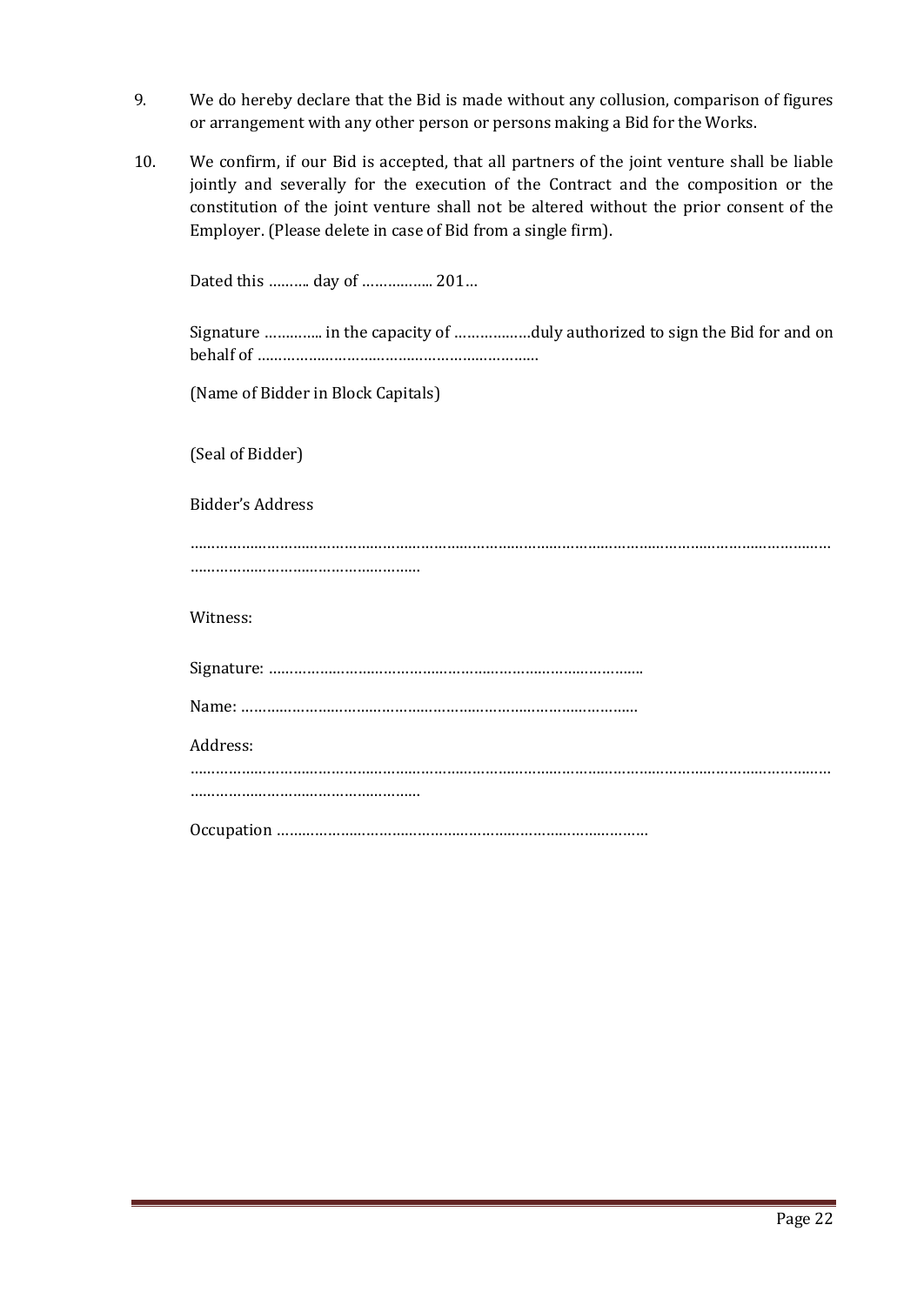# **STANDARD FORMS**

Standard Forms include the following:

Form of Contract Agreement

Form of Performance Security (Bank Guarantee)

Form of Bank Guarantee/Bond for Advance Payment

Integrity pact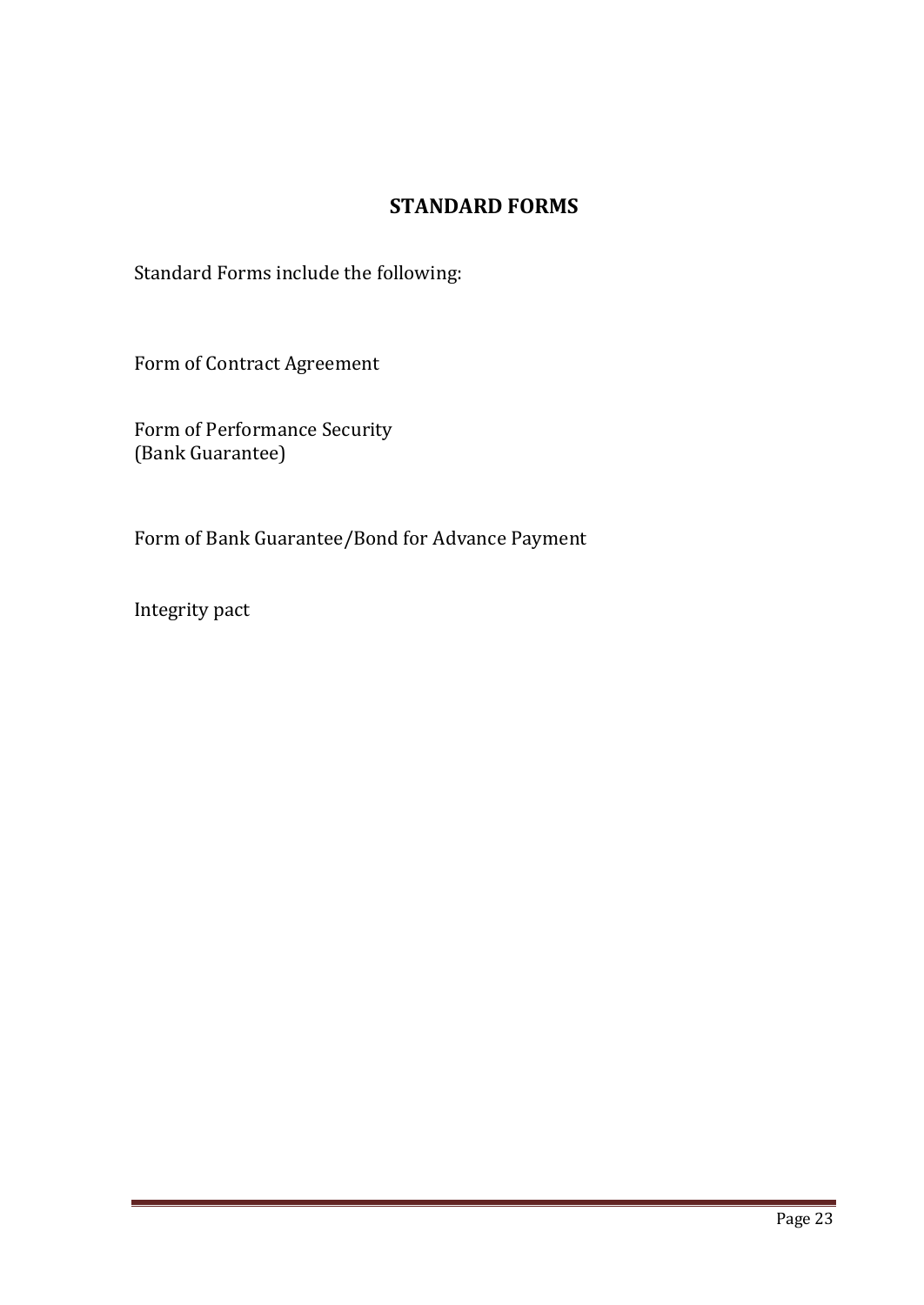#### **FORM OF CONTRACT AGREEMENT**

|          | THIS CONTRACT AGREEMENT (hereinafter called the "Agreement") made on the ___ day of |         |                                                        |  |
|----------|-------------------------------------------------------------------------------------|---------|--------------------------------------------------------|--|
|          | (month)                                                                             | between |                                                        |  |
|          |                                                                                     |         | (hereafter called the "Employer") of the one           |  |
| part and |                                                                                     |         | (hereafter called the "Contractor") of the other part. |  |

WHEREAS the Employer is desirous that certain Works, viz \_\_\_\_\_\_\_\_\_\_\_\_\_ should be executed by the Contractor and has accepted a Bid by the Contractor for the execution and completion of such Works and the remedying of any defects therein.

NOW this Agreement witnesseth as follows:

- 1. In this Agreement words and expressions shall have the same meanings as are respectively assigned to them in the Conditions of Contract hereinafter referred to.
- 2. The following documents after incorporating addenda, if any except those parts relating to Instructions to Bidders shall be deemed to form and be read and construed as part of this Agreement, viz:
	- (a) The Contract Agreement
	- (b) The Letter of Acceptance
	- (c) The completed Form of Bid
	- (d) The Preamble to Conditions of Contract
	- (e) The Particular Conditions of Contract
	- (f) The General Conditions of Contract
	- (g) The priced Schedule of Prices
	- (h) The completed Schedules to Bid
	- (i) The Specifications
		- (j) The Drawings
		- (k) Standard Conditions for Work
- 3. In consideration of the payments to be made by the Employer to the Contractor as hereinafter mentioned, the Contractor hereby covenants with the Employer to execute and complete the Works and remedy defects therein in conformity and in all respects with the provisions of the Contract.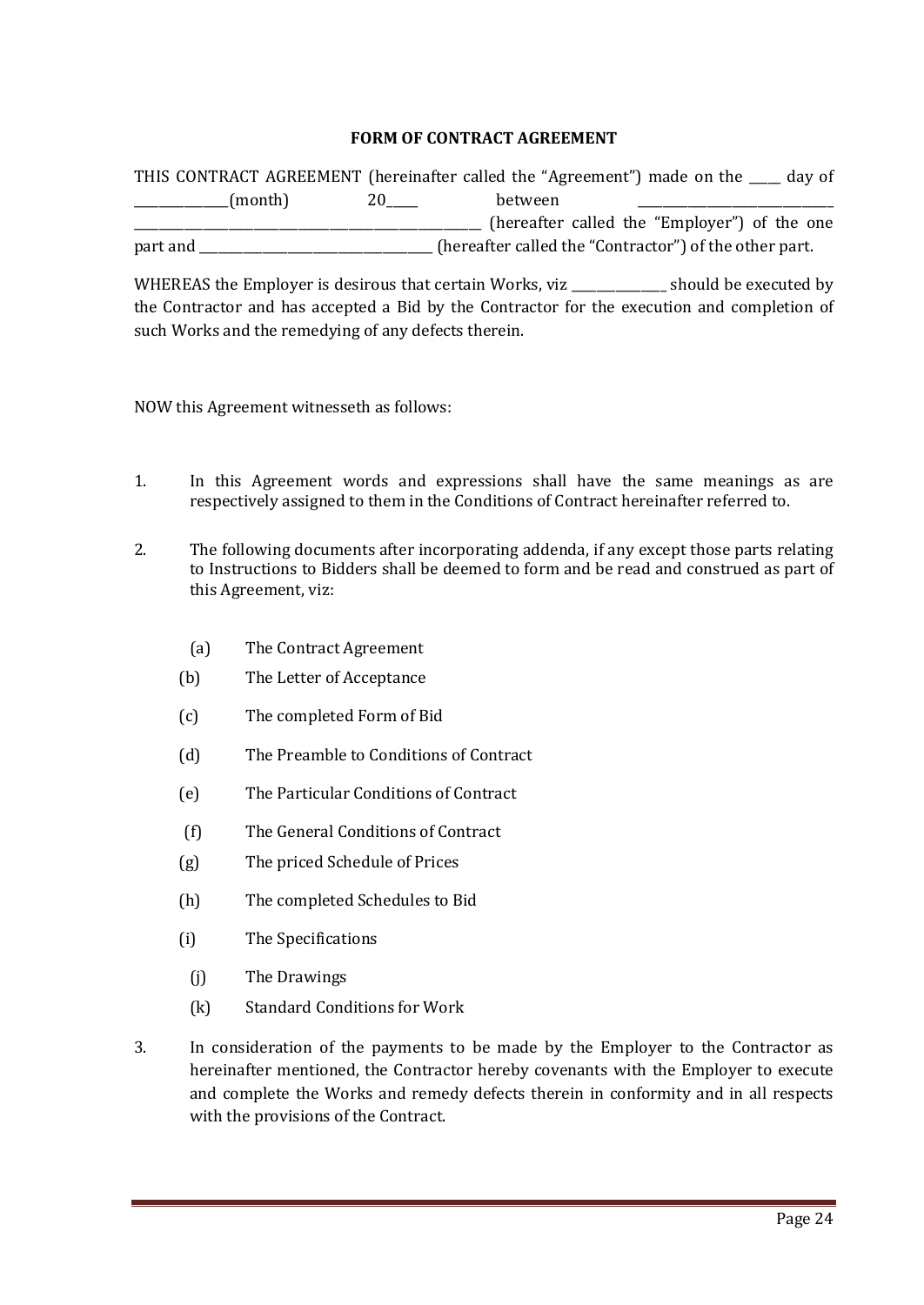4. The Employer hereby covenants to pay the Contractor, in consideration of the execution and completion of the Works as per provisions of the Contract, the Contract Price or such other sum as may become payable under the provisions of the Contract at the times and in the manner prescribed by the Contract.

IN WITNESS WHEREOF the parties hereto have caused this Contract Agreement to be executed on the day, month and year first before written in accordance with their respective laws.

Signature of the Contactor Signature of the Employer

(Seal) (Seal)

Signed, Sealed and Delivered in the presence of:

\_\_\_\_\_\_\_\_\_\_\_\_\_\_\_\_\_\_\_\_\_\_ \_\_\_\_\_\_\_\_\_\_\_\_\_\_\_\_\_\_\_\_\_

**\_\_\_\_\_\_\_\_\_\_\_\_\_\_\_\_\_\_\_\_\_\_\_\_ \_\_\_\_\_\_\_\_\_\_\_\_\_\_\_\_\_\_\_\_\_\_\_\_\_\_**

Witness: Witness:

(Name, Title and Address) (Name, Title and Address)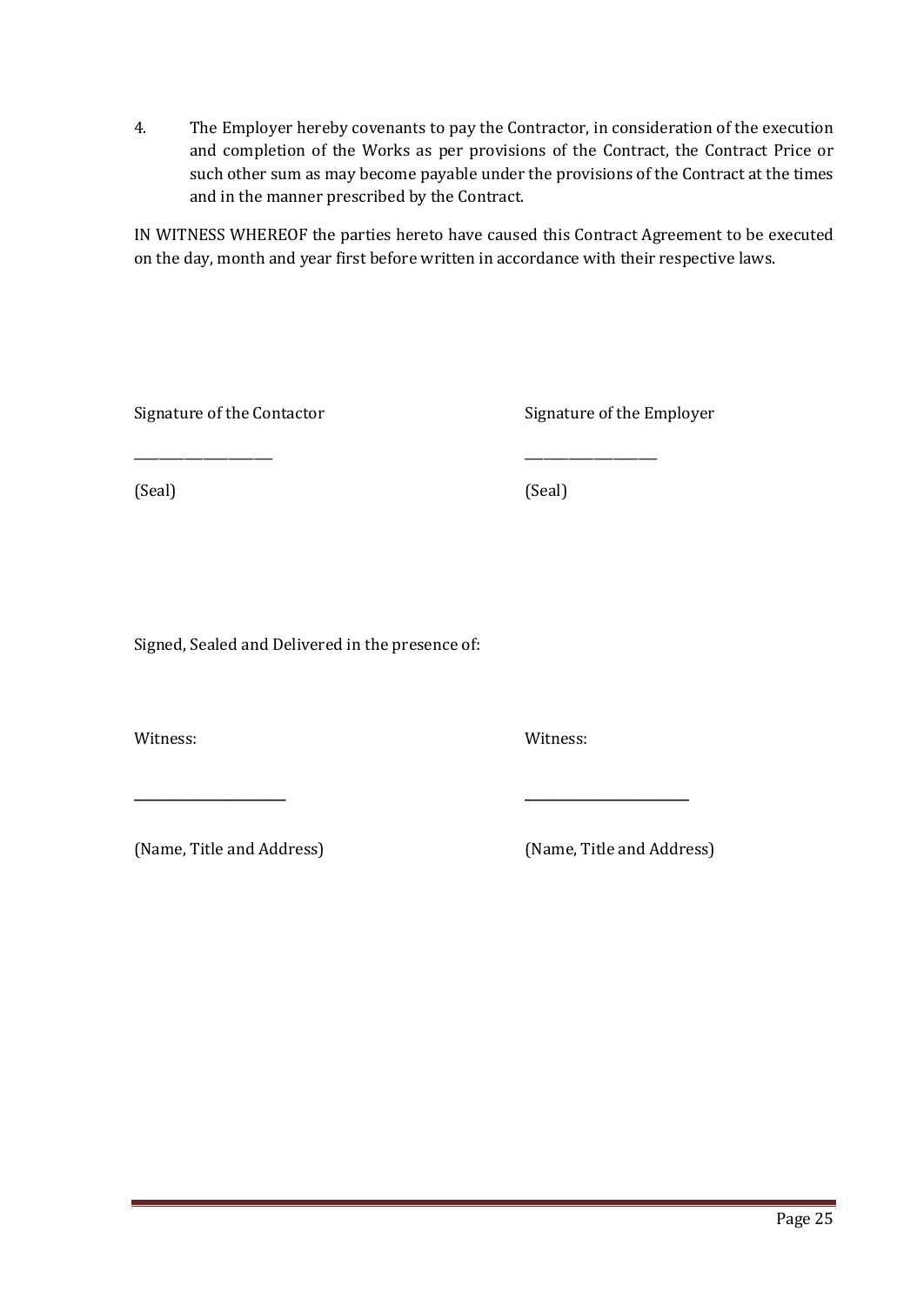#### **FORM OF PERFORMANCE SECURITY**

#### **(Bank Guarantee)**

| Guarantee No.                                                                                                                                                                                                                                                                   |
|---------------------------------------------------------------------------------------------------------------------------------------------------------------------------------------------------------------------------------------------------------------------------------|
| Executed on _________________                                                                                                                                                                                                                                                   |
| [Letter by the Guarantor to the Employer]                                                                                                                                                                                                                                       |
|                                                                                                                                                                                                                                                                                 |
|                                                                                                                                                                                                                                                                                 |
|                                                                                                                                                                                                                                                                                 |
| Penal Sum of Security (express in words and figures)____________________________                                                                                                                                                                                                |
|                                                                                                                                                                                                                                                                                 |
| KNOW ALL MEN BY THESE PRESENTS, that in pursuance of the terms of the Bidding Documents<br>and above said Letter of Acceptance (hereinafter called the Documents) and at the request of<br>the said Principal we, the Guarantor above named, are held and firmly bound unto the |
| of the amount stated above for the payment of which sum well and truly to be made to the said<br>Employer, we bind ourselves, our heirs, executors, administrators and successors, jointly and<br>severally, firmly by these presents.                                          |
| THE CONDITION OF THIS OBLIGATION IS SUCH, that whereas the Principal has accepted the                                                                                                                                                                                           |

 $\text{Contract)}$  for the  $\text{ }}$ 

\_\_\_\_\_\_\_\_\_\_\_\_\_\_\_\_\_\_\_\_\_\_\_\_\_\_\_\_\_\_\_ (Name of Project).

NOW THEREFORE, if the Principal (Contractor) shall well and truly perform and fulfill all the undertakings, covenants, terms and conditions of the said Documents during the original terms of the said Documents and any extensions thereof that may be granted by the Employer, with or without notice to the Guarantor, which notice is, hereby, waived and shall also well and truly perform and fulfill all the undertakings, covenants terms and conditions of the Contract and of any and all modifications of said Documents that may hereafter be made, notice of which modifications to the Guarantor being hereby waived, then, this obligation to be void; otherwise to remain in full force and virtue till all requirements of WASA, Lahore, Defects after Taking Over, of Conditions of Contract are fulfilled.

Our total liability under this Guarantee is limited to the sum stated above and it is a condition of any liability attaching to us under this Guarantee that the claim for payment in writing shall be received by us within the validity period of this Guarantee, failing which we shall be discharged of our liability, if any, under this Guarantee.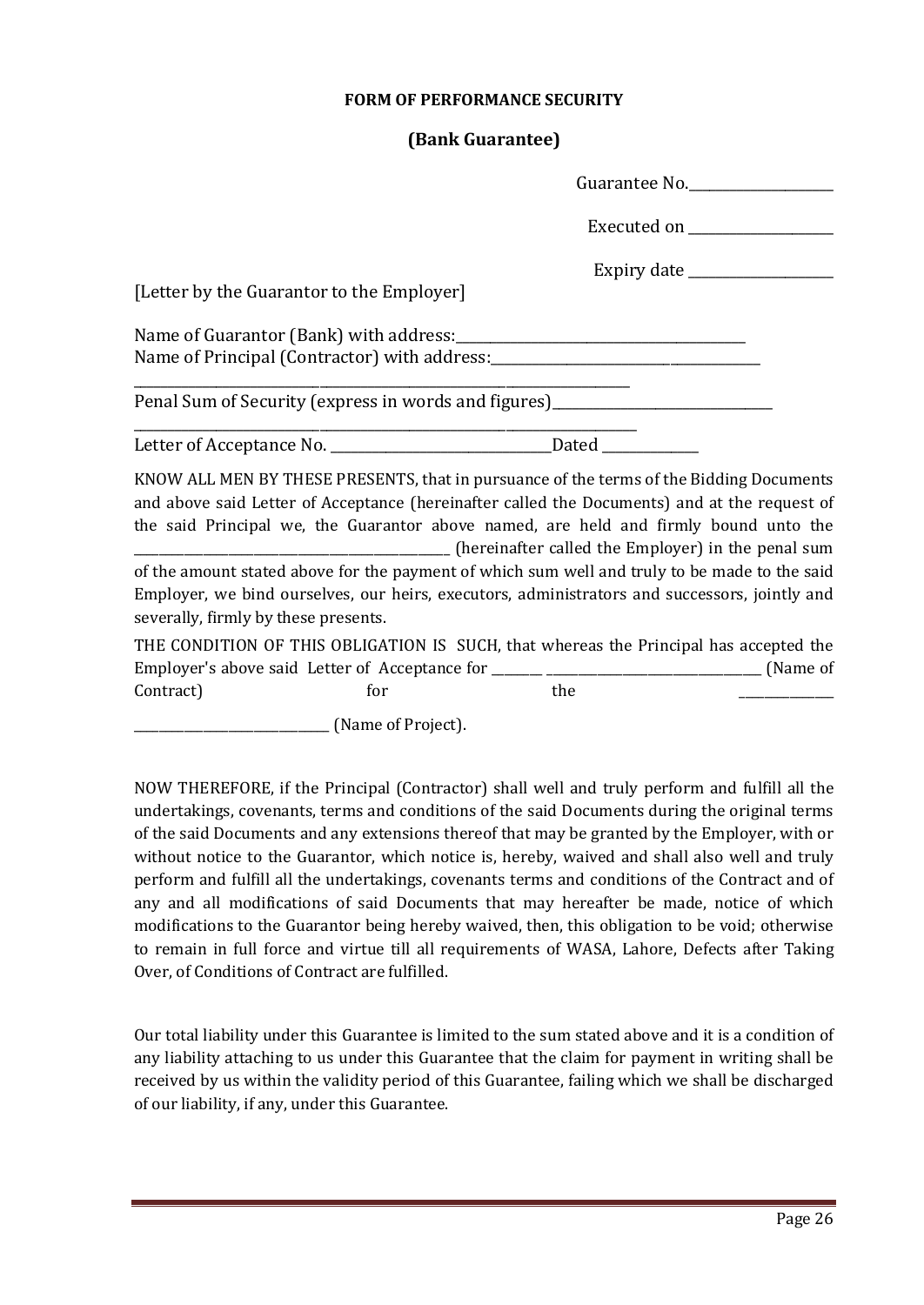We, \_\_\_\_\_\_\_\_\_\_\_\_\_\_\_\_\_\_\_\_\_\_\_\_\_\_\_\_\_\_\_\_\_\_\_\_ (the Guarantor), waiving all objections and defences under the Contract, do hereby irrevocably and independently guarantee to pay to the Employer without delay upon the Employer's first written demand without cavil or arguments and without requiring the Employer to prove or to show grounds or reasons for such demand any sum or sums up to the amount stated above, against the Employer's written declaration that the Principal has refused or failed to perform the obligations under the Contract which payment will be effected by the Guarantor to Employer's designated Bank & Account Number.

PROVIDED ALSO THAT the Employer shall be the sole and final judge for deciding whether the Principal (Contractor) has duly performed his obligations under the Contract or has defaulted in fulfilling said obligations and the Guarantor shall pay without objection any sum or sums up to the amount stated above upon first written demand from the Employer forthwith and without any reference to the Principal or any other person.

IN WITNESS WHEREOF, the above-bounden Guarantor has executed this Instrument under its seal on the date indicated above, the name and corporate seal of the Guarantor being hereto affixed and these presents duly signed by its undersigned representative, pursuant to authority of its governing body.

|                                                  |                     | Guarantor (Bank)           |
|--------------------------------------------------|---------------------|----------------------------|
| Witness:                                         |                     |                            |
|                                                  | Signature           |                            |
| the control of the control of the control of the | Name ______________ |                            |
| Corporate Secretary (Seal)                       |                     |                            |
|                                                  |                     |                            |
|                                                  |                     |                            |
|                                                  |                     |                            |
| Name, Title & Address                            |                     | Corporate Guarantor (Seal) |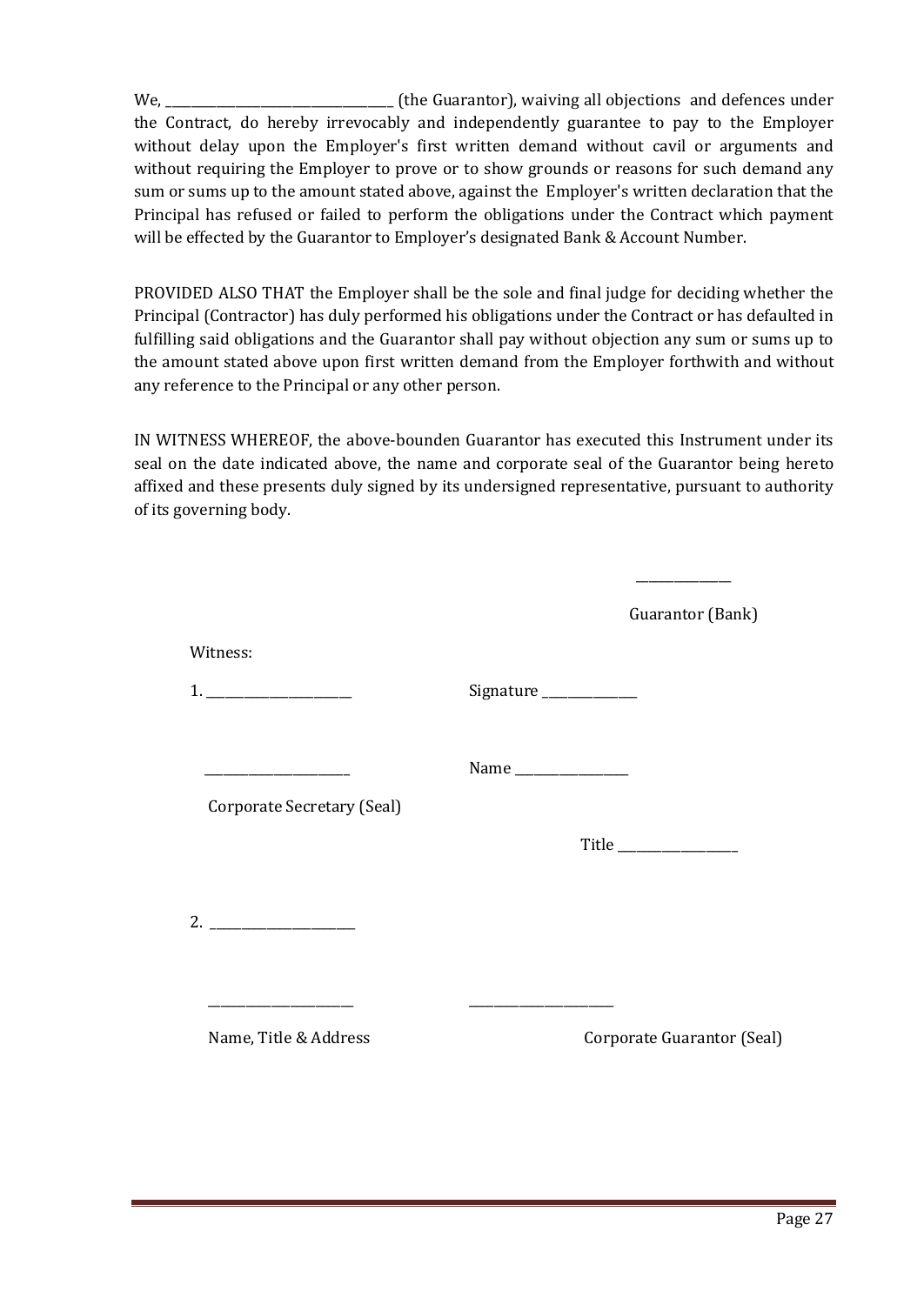#### **FORM OF BANK GUARANTEE/BOND FOR ADVANCE PAYMENT**

| Guarantee No. |  |
|---------------|--|
| Executed on   |  |
| Expiry date   |  |

[Letter by the Guarantor to the Employer]

| WHEREAS the                               |  |  |                                 |  | (hereinafter called the |  |
|-------------------------------------------|--|--|---------------------------------|--|-------------------------|--|
| Employer) has entered into a Contract for |  |  |                                 |  |                         |  |
|                                           |  |  | (Particulars of Contract), with |  |                         |  |

(hereinafter called the Contractor).

AND WHEREAS the Employer has agreed to advance to the Contractor, at the Contractor's request, an amount of Rupees (Rs.  $\qquad$ ) which amount shall be advanced to the Contractor as per provisions of the Contract.

AND WHEREAS the Employer has asked the Contractor to furnish Guarantee to secure advance payment for performance of his obligations under the said Contract.

AND WHEREAS \_\_\_\_\_\_\_\_\_\_\_\_\_\_\_\_\_\_\_\_\_\_\_\_\_\_\_\_\_\_\_\_\_\_\_\_\_\_\_\_\_\_\_\_\_\_\_\_\_\_ (Bank) (hereinafter called the Guarantor) at the request of the Contractor and in consideration of the Employer agreeing to make the above advance to the Contractor, has agreed to furnish the said Guarantee.

NOW THEREFORE the Guarantor hereby guarantees that the Contractor shall use the advance for the purpose of above mentioned Contract and if he fails, and commits default in fulfillment of any of his obligations for which the advance payment is made, the Guarantor shall be liable to the Employer for payment not exceeding the aforementioned amount.

Notice in writing of any default, of which the Employer shall be the sole and final judge, as aforesaid, on the part of the Contractor, shall be given by the Employer to the Guarantor, and on such first written demand payment shall be made by the Guarantor of all sums then due under this Guarantee without any reference to the Contractor and without any objection.

This guarantee shall come into force as soon as the advance payment has been credited to the account of the Contractor.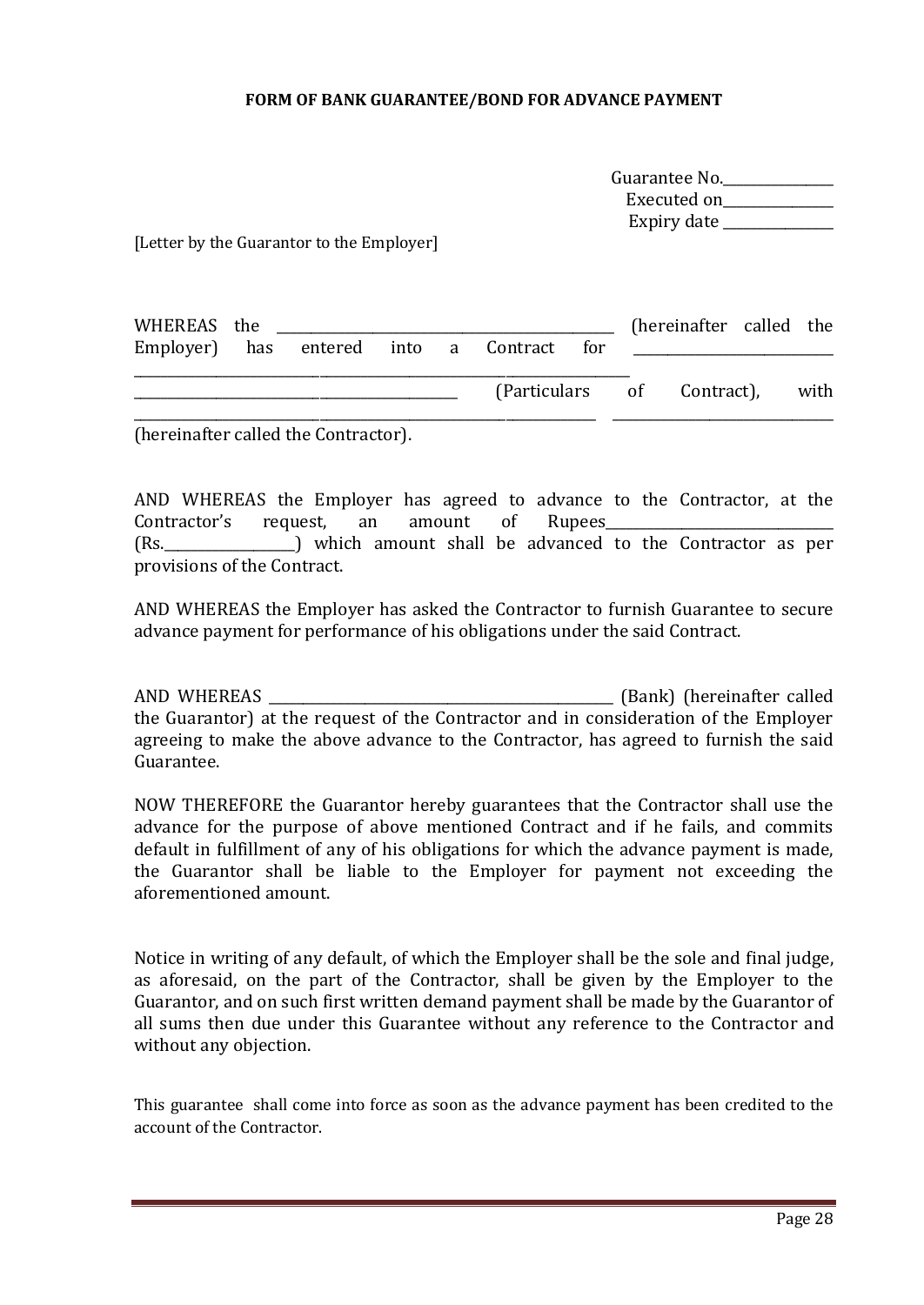This guarantee shall expire not later than

by which date we must have received any claims by registered letter, telegram, telex or telefax.

It is understood that you will return this Guarantee to us on expiry or after settlement of the total amount to be claimed hereunder.

\_\_\_\_\_\_\_\_\_\_\_\_\_\_\_

|          |                                                                                               | Guarantor (Bank)      |                            |  |
|----------|-----------------------------------------------------------------------------------------------|-----------------------|----------------------------|--|
| Witness: |                                                                                               |                       |                            |  |
|          |                                                                                               | Signature ___________ |                            |  |
|          | the control of the control of the control of the control of the<br>Corporate Secretary (Seal) | Name ______________   |                            |  |
|          |                                                                                               |                       |                            |  |
|          |                                                                                               |                       |                            |  |
|          | Name, Title & Address                                                                         |                       | Corporate Guarantor (Seal) |  |